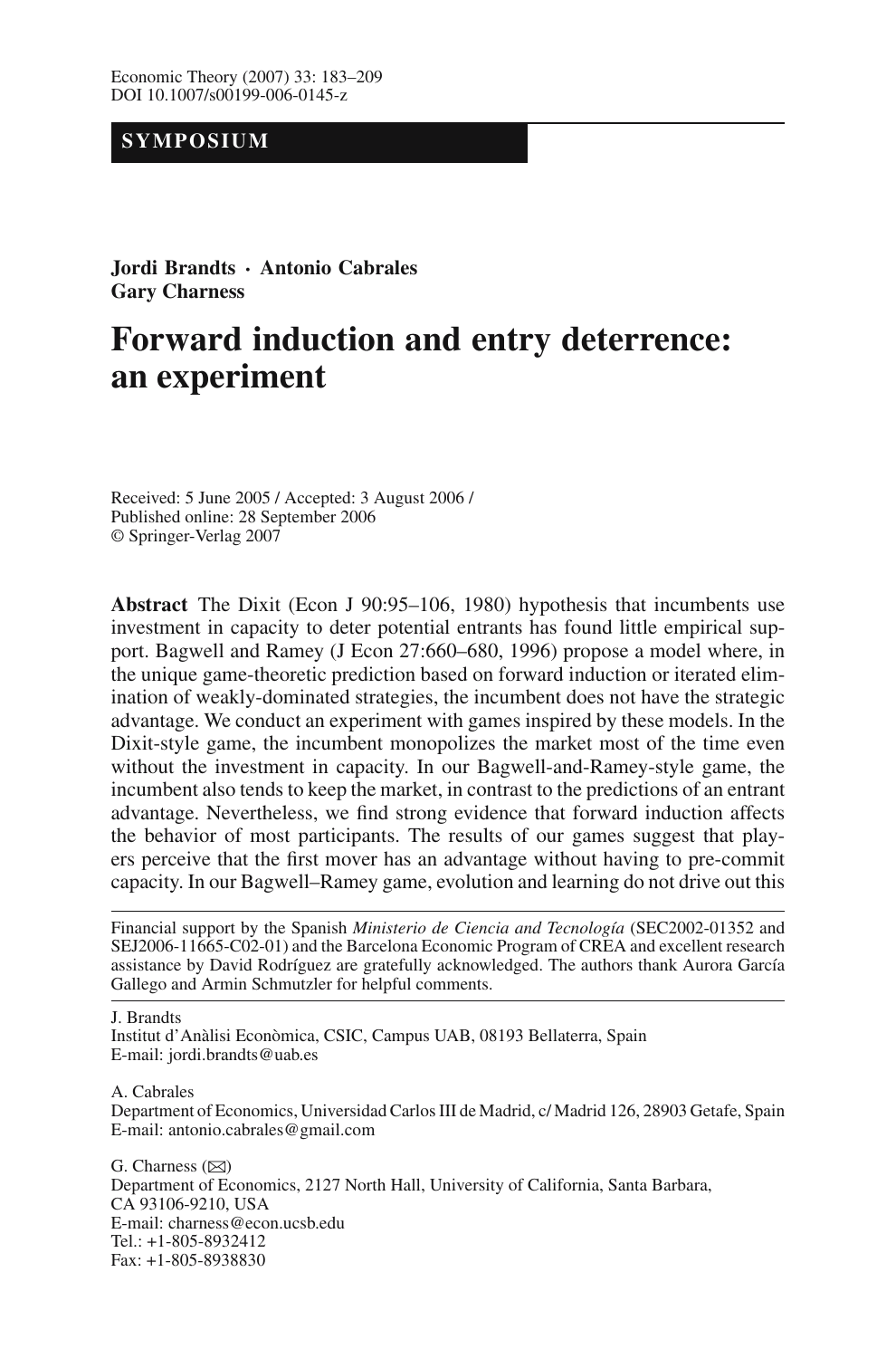perception. We back these claims with data analysis and a theoretical framework for dynamics.

**Keywords** Entry · Capacity investment · Experiment · Forward induction · Equilibrium selection · First-mover advantage

## **JEL Classification Numbers** C70 · C91 · D42 · L11 · L12

## **1 Introduction**

Theoretical industrial organization has argued, formally since Dixit (1980) and intuitively since Bain (1956) and Modigliani (1958), that investment in capacity can be used to deter entry into markets. This issue has received considerable attention in the literature, as one of the leading instances of the importance of commitment in sequential games. Discussions of Dixit (1980) appear in virtually all the teaching manuals in the area (see e.g. Tirole 1989; Basu 1993; Martin 1993; Vives 1999). Despite this, there is little empirical evidence that incumbent firms actually invest in capacity to deter entry. Bagwell and Ramey (1996) provide a theoretical rationalization of this fact. The specific model they put forward involves a different sequence of moves of the incumbent and the entrant than the one proposed by Dixit, as well as a partially-recoverable capacity or entry cost and the use of forward induction to select among several equilibria. The main result is that forward induction rules out the equilibria where the incumbent invests in capacity; as a result, the incumbent does not retain the whole market.<sup>1</sup>

We conduct experiments to test the extent to which this explanation is satisfactory and, more generally, to shed light on the strategic interaction between incumbents and entrants. Our work is an instance of the kind of interplay between theory and data that experiments make possible. The empirical validity of the Bagwell-Ramey prediction hinges on the extent to which participants in a laboratory follow the logic of forward induction.<sup>2</sup>

In this respect, the results from previous experimental studies on forward induction – reviewed in Sect. 3 – are mixed. We use two stylized games inspired by the game in Dixit (1980) and the game in Bagwell and Ramey (1996), hereafter B–R. In our Dixit entry game, only the incumbent may pre-commit. In this environment we find a substantial rate of entry deterrence through pre-commitment, with the incumbent generally reaping the monopoly profit. In our B–R game, an incumbent and a potential entrant make decisions in three stages. First, the incumbent may partially pre-commit to a given level of capacity. Then the entrant has the same choice, having observed the incumbent's choice. In the third stage both firms simultaneously decide whether to compete in the market, by then paying (the rest of) the capacity cost.

In our context, an entrant who pre-commits production must be signaling that she intends to become the monopolist, as pre-committing and then not producing is a dominated strategy. The entrant could have avoided pre-committing so as

 $1$  For a discussion of the Bagwell-Ramey model see also Vives (1999).

<sup>&</sup>lt;sup>2</sup> For other examples of experimental work on theroretical industrial organization issues see Davis and Wilson (2000), Rustichini and Villamil (2000) and Abrams et al. (2000).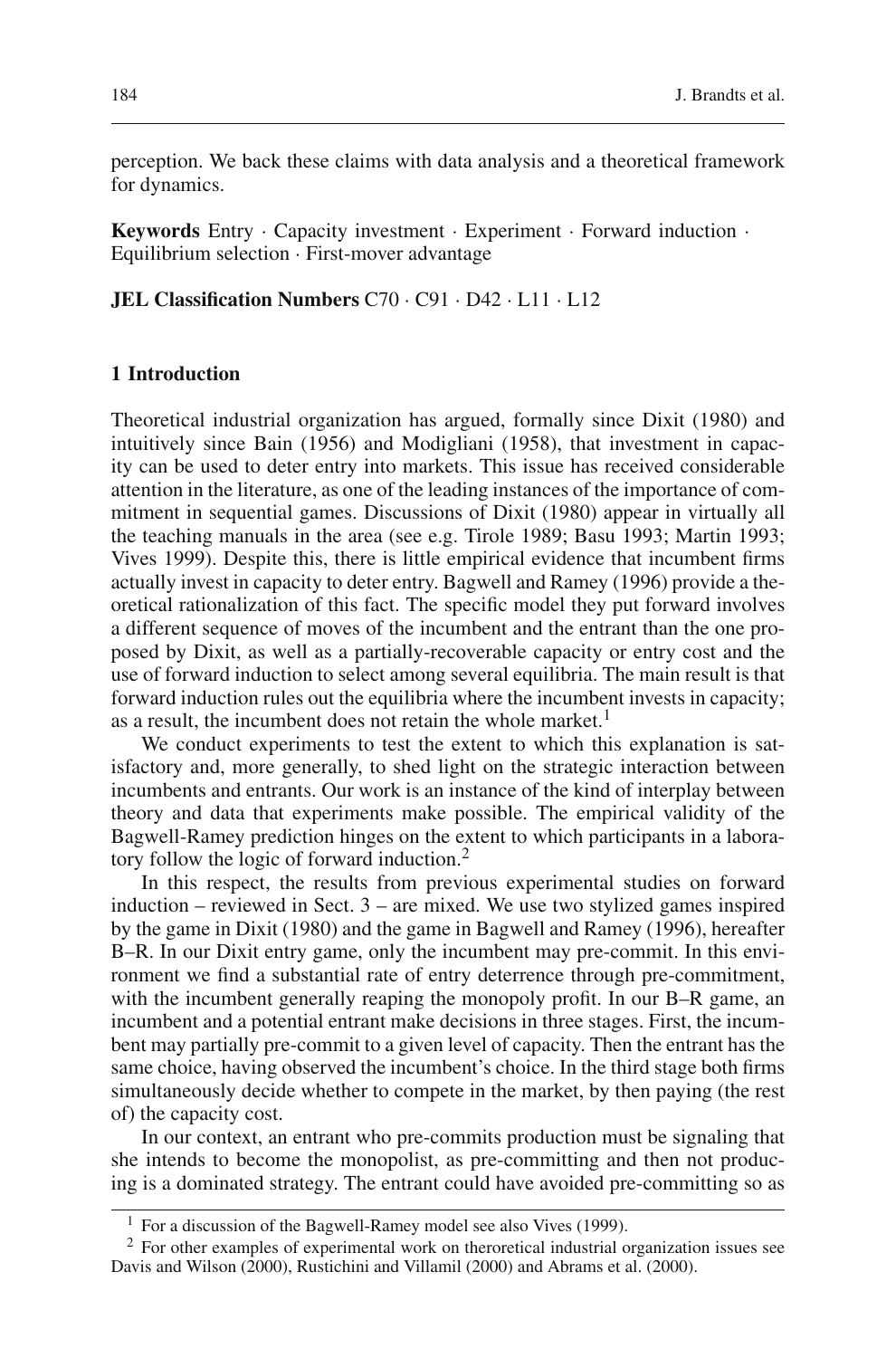not to lose the pre-committed cost; in anticipation of this, the incumbent does not pre-commit. Thus, in this game the possibility of partial pre-commitment together with the logic of forward induction takes away the advantage that the incumbent has in the standard entry-deterrence model.

We find that the full B–R prediction does not hold in our laboratory data. We find that there is only limited pre-commitment by either the incumbent or the entrant, and, contrary to the prediction, the incumbent becomes the monopolist three times as frequently as the potential entrant. An explanation of the tilt towards the incumbent may be found in a commonly-held belief by many players that the first mover has a strategic advantage, and thus should become the monopolist in the post-commitment game. Nevertheless, we also find evidence that the choice of whether or not to participate in the market is significantly affected by the pre-installation decisions made, so that there is some appreciation of the notion of forward induction.

The quite moderate level of pre-commitment in our B–R design data is indeed suggestive, as it is consistent with the field evidence. However, in what sense is it consistent with the more frequent use of pre-commitment in the Dixit treatment? Perhaps the world is more like the B–R environment, involving pre-commitment by both firms and partially recoverable costs; nevertheless, behavior in the Dixit treatment may help us to understand behavior in the B–R environment. The preconception of the first-mover advantage may be the starting point in both cases: in Dixit the pre-commitment signal is a rather clear one and, hence, is used more frequently; it may be perceived as the way to drive home the point of the incumbent's first-mover advantage. In contrast, in B–R the meaning of the combined signals may seem open to interpretation, and so pre-commitment is used less frequently.

The perceived first-mover advantage is only part of our explanation of the results. Even if players were boundedly rational, one might expect that the opportunity to play the game repeatedly could lead players to avoid dominated strategies, at least after enough time of play. An initial perception of a first-mover advantage would then vanish over time. It is, however, well known that learning or evolution does not always lead to limiting outcomes that respect the iterated deletion of weakly-dominated strategies.<sup>3</sup> We provide some results that explain why the initial pattern of play is not driven out. We show theoretically that our game has outcomes that do not satisfy the iterated-deletion logic, but are asymptotically present under dynamics where better-performing strategies grow faster than worse-performing ones.

#### **2 Implementation**

## 2.1 The Dixit game

In our Dixit game, there are two firms that can produce a homogeneous good with constant, and equal, marginal cost. Production requires some initial investment; the total cost of this is  $F$ . The game has two stages: In the first stage, the incumbent makes an observable capacity pre-installation decision: whether or not to irrecoverably sink a fraction  $a < 1$  of the fixed cost of production  $F$ . In the second stage,

<sup>3</sup> See, e.g., Fudenberg and Levine (1998), Samuelson (1997), Vega-Redondo (1996).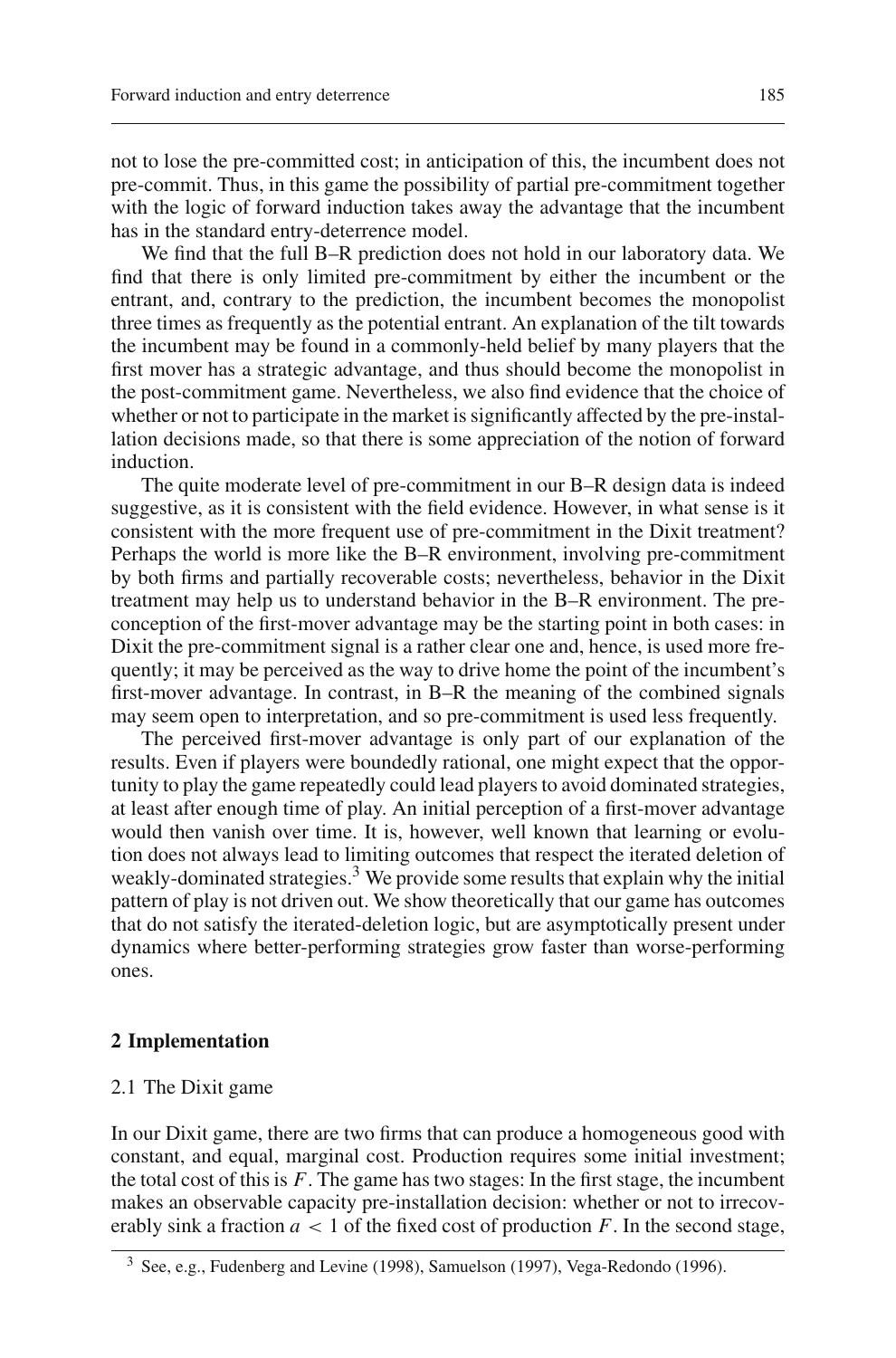|           |     | No pre-installation |          |           |     | <b>Incumbent Pre-installs</b> |                |
|-----------|-----|---------------------|----------|-----------|-----|-------------------------------|----------------|
|           |     |                     | Entrant  |           |     |                               | Entrant        |
|           |     | Out                 | In       |           |     | Out                           | In             |
|           | Out | 0, 0                | 0.1      |           | Out | $-aF, 0$ $-aF, 1$             |                |
| Incumbent |     |                     |          | Incumbent |     |                               |                |
|           | In  | 1.0                 | $-F.$ -F |           | In  |                               | $1.0 \t F. -F$ |

**Fig. 1** Subgames in Dixit sessions

the two firms simultaneously make a decision on whether to compete in the market. This decision involves paying whatever portion remains of the full fixed cost; thus, even if the incumbent has not pre-committed, it can still pay *F* in the second stage. The second-stage competition is in prices; as a result, if both firms decide to actually pay the full capacity cost, the resulting price will be equal to the marginal cost. If only one of them chooses to pay the whole cost, then the outcome will be the monopoly outcome.

This process is illustrated in the two subgames shown in Fig. 1, with monopoly profits normalized to 1. We label the action where a player does not (does) pay the whole investment cost in the third stage as "Out" ("In"). Earnings from Bertrand competition in the market are zero so that if both firms enter the market they both earn -*F*. Inaction leads to zero profits.

In both subgames, the action pairs (Out,In) and (In,Out) are the only (pure-strategy) Nash equilibria.<sup>4</sup> Given this, there are a variety of pure-strategy subgame-perfect Nash equilibria in this game. However, some of the outcomes are *not* possible under subgame-perfection with pure strategies. The incumbent can guarantee itself zero profits by not pre-committing and then choosing Out in all subgames; thus, the incumbent cannot obtain  $-aF$  in equilibrium. Also, since the action pairs (Out,Out) and (In,In) are not pure-strategy equilibria in any subgame, the profit pairs (0,0) and (-*F*, -*F*) cannot occur as part of a pure-strategy subgame-perfect Nash equilibrium.

But either of the two profit pairs  $(1,0)$  and  $(0,1)$  is consistent with subgame perfection. Intuitively, if both firms believe that the incumbent will be the winner in the second stage, this leads to a Nash equilibrium where the incumbent is a monopolist in the second stage and the entrant chooses to not pre-commit and stays out of the market. The reverse happens if the firms believe that the entrant will 'win' after all first-stage outcomes.

Matters change under certain refined equilibrium notions of subgame perfection, which select a unique equilibrium from the set. The forward-induction argument pertains to the incumbent's pre-installation decision: The incumbent can guarantee himself a payoff of 0, independently of what the entrant does, by not preinstalling and then choosing Out. Any strategy under which a player pre-installs and then chooses Out is weakly dominated, as it would yield a lower payoff. When the entrant observes a pre-commitment by the incumbent, he must conclude that the incumbent will play In, and so responds optimally with Out. As a consequence, the incumbent will always (optimally) pre-commit, and then play In. Therefore, by forward induction, only the outcome (In,Out) is plausible.

The corresponding reduced-normal form is shown in Table 1; it further illustrates the selection rationale presented above. The reasoning we present holds for all positive values of *a* and *F*. We chose  $a = 1/2$  and  $F = 1$ , transforming the

<sup>4</sup> We will examine mixed strategies in detail in Sect. 5.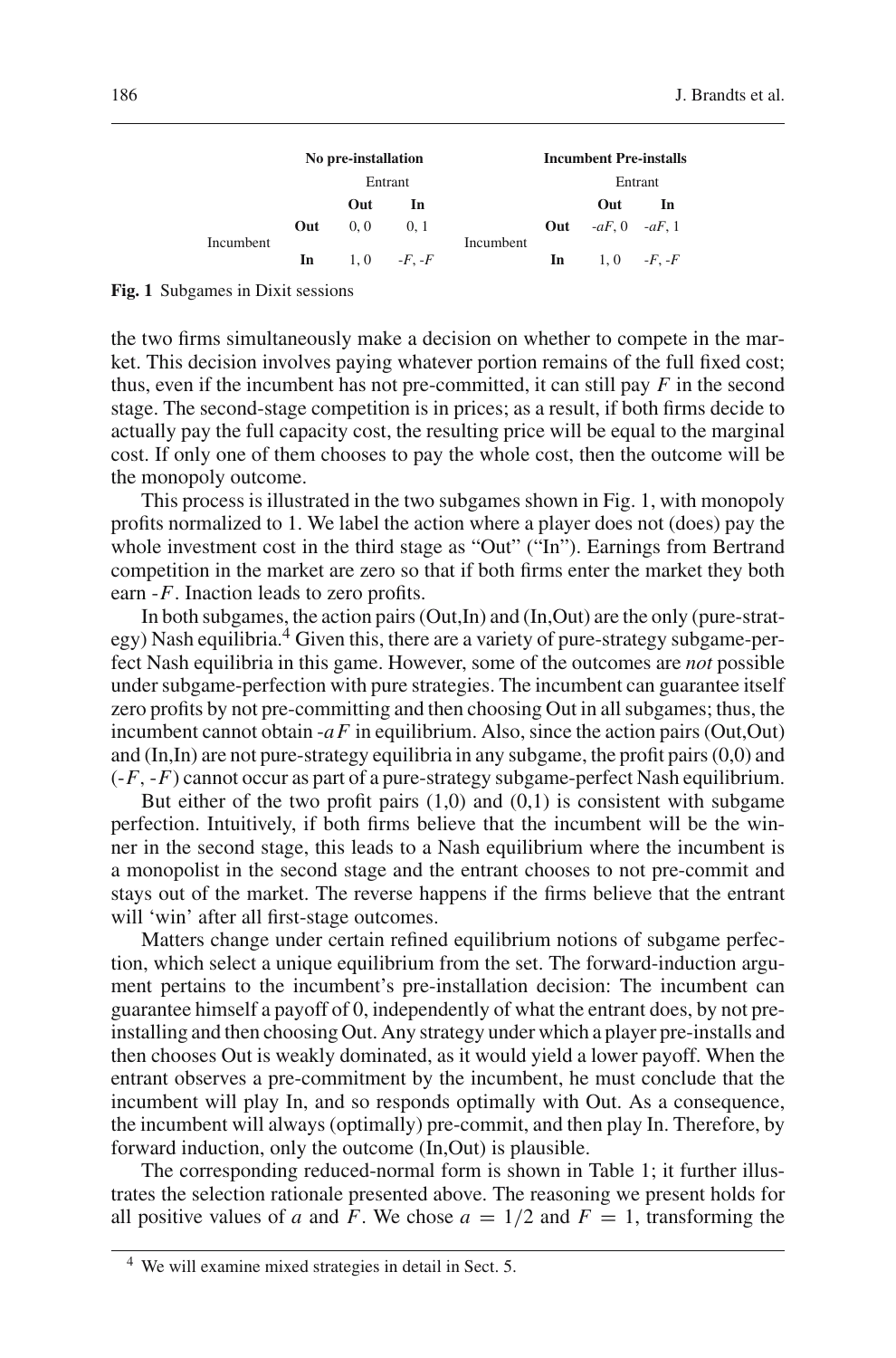|                | 00     | OI     | ю      |        |
|----------------|--------|--------|--------|--------|
| N <sub>O</sub> | 60,60  | 60,60  | 60,120 | 60,120 |
| NI             | 120,60 | 120,60 | 0,0    | 0,0    |
| PO             | 30,60  | 30,120 | 30,60  | 30,120 |
| PI             | 120.60 | 0.0    | 120,60 | 0,0    |

**Table 1** The Dixit game in reduced-normal form

payoffs by adding 1 to each payoff and then multiplying every payoff by 60. The incumbent (entrant) is the row (column) player. P (N) denotes pre-installation (no pre-installation). The letters O and I stand for Out and In.

We can also solve the game using the iterated deletion of weakly-dominated strategies. Note that strategy **P**O, the incumbent pre-committing and then choosing Out, is strictly dominated by strategy **N**O. With **P**O eliminated, the entrant has two weakly-dominated strategies: **O**I (by **O**O), and **I**I (by **I**O). Once these have been eliminated, strategies **N**O and **N**I are weakly dominated by **P**I. This strategy corresponds to the incumbent pre-installing and then choosing In. So the prediction is again that the incumbent will pre-commit and keep the market.

#### 2.2 The B–R game

In our B–R game there are also two firms that can produce a homogeneous good with constant, and equal, marginal cost. In the first and second stages, the incumbent and the entrant make sequential and observable capacity pre-installation decisions. After observing the incumbent's choice in the first stage, the entrant then chooses between the same two options. In the third stage, the two firms simultaneously make a decision on whether to compete in the market. Thus, even if a firm has not pre-committed, it can still pay *F* in the third stage.

There are four possible pre-commitment combinations; Fig. 2 presents the four possible subgames for our B–R sessions using a general payoff representation with monopoly profits normalized to 1. As for the Dixit game, earnings from Bertrand competition in the market are zero so that if both firms enter the market they both earn -*F* and inaction leads to zero profits.

In our B–R game, forward induction gives the second mover an advantage. The argument goes as follows: At the time of pre-commitment an entrant can guarantee

|           |     | <b>No Pre-installation</b>    |                     |           |      | <b>Entrant pre-installs</b> |         |
|-----------|-----|-------------------------------|---------------------|-----------|------|-----------------------------|---------|
|           |     |                               | Entrant             |           |      |                             | Entrant |
|           |     | Out                           | In                  |           |      | Out                         | In      |
|           | Out | $0, 0 \qquad 0, 1$            |                     |           |      | <b>Out</b> $0, -aF$         | 0, 1    |
| Incumbent | In  |                               | $1, 0 \quad -F, -F$ | Incumbent | In 1 | 1, $-aF - F$ , $-F$         |         |
|           |     | <b>Incumbent pre-installs</b> |                     |           |      | <b>Both pre-install</b>     |         |
|           |     |                               | Entrant             |           |      |                             | Entrant |
|           |     | Out                           | In                  |           |      | Out                         | In      |
|           | Out | $-aF$ , 0 $-aF$ , 1           |                     |           |      | Out $-aF$ , $-aF$ $-aF$ , 1 |         |
| Incumbent | In  |                               | $1, 0 \quad -F, -F$ | Incumbent | In   | 1, $-aF - F$ , $-F$         |         |

**Fig. 2** Subgames in Bagwell–Ramey sessions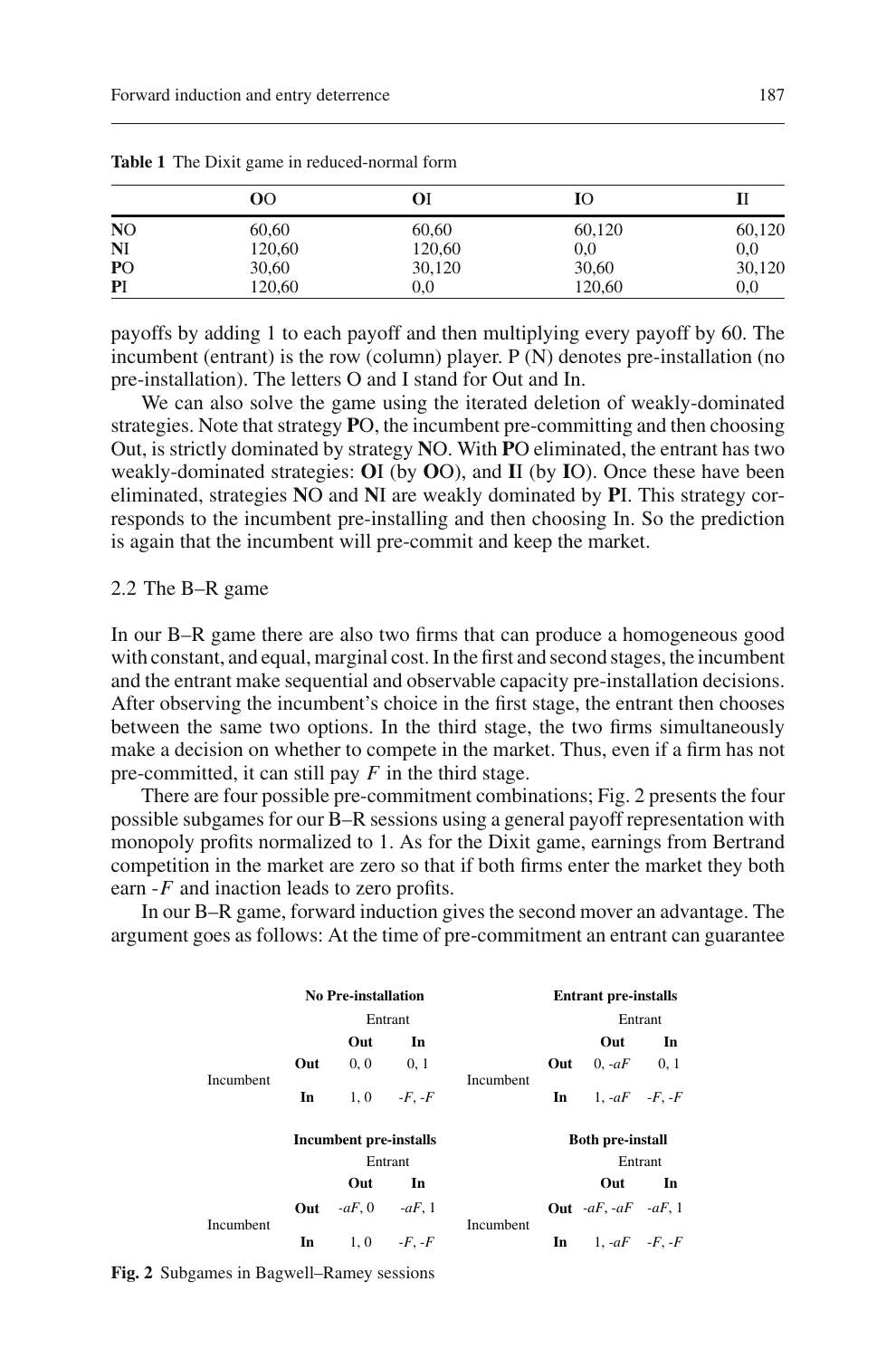himself a payoff of 0 by not committing and then choosing Out. Thus, any strategy under which a player pre-commits and then chooses Out is 'irrational', as it yields a lower payoff.<sup>5</sup> Thus, according to the forward-induction logic, since the entrant does not play 'irrational' strategies, when the incumbent observes a precommitment by the entrant, he must conclude that the entrant intends to become the monopolist and will play In, and so the incumbent will respond optimally with Out. As a consequence, the entrant will always (optimally) pre-commit, and then play In.

In contrast, pre-commitment does not have the same signaling value for the incumbent firm. An incumbent that pre-committed could, mistakenly, have believed that the entrant was not going to pre-commit (thus, expecting to become the monopolist). So, when faced with the unambiguous subsequent pre-commitment choice of the entrant, the incumbent should yield and leave the monopoly profits to the entrant. An incumbent who has not pre-committed has an even stronger reason to yield in front of a pre-committed entrant. In anticipation of all this, the incumbent does not pre-commit and leaves the market to the entrant. Therefore, by forward induction, only the outcome (Out,In) is plausible.

The corresponding reduced-normal form is shown in Table 2. Once again, we chose  $a = 1/2$  and  $F = 1$ , and we then transformed the payoffs by adding 1 to each payoff and then multiplying every payoff by 60. In this Table, the first letter (**N** or **P**) of the three-letter groups in the leftmost column refer to whether the first-mover pre-installed, while the next two letters (O or I) refer to whether the first mover then competed the market if the entrant did or did not pre-install, respectively. The first two letters of the four-letter groups in the top row refer to whether the second mover chose to pre-install, conditional on whether the first mover pre-installed; the last two letters refer to whether the entrant then conditionally competed in the market.

The iterated deletion of weakly-dominated strategies leads us here to the same prediction as does forward induction, that the entrant wins the market with or without pre-committing, and the incumbent does not pre-commit. The interested reader can work through the procedure or can find a detailed description in Brandts et al. (2005). It is worth mentioning that, even with just two rounds of deletion of dominated strategies, the entrant can guarantee his favorite outcome (Out,In), as all the equilibria in the game that remain after two rounds of deletion produce that outcome.

As we have seen, in our case the forward-induction rationality requirements imposed by Bagwell and Ramey are relatively mild. Players should avoid weaklydominated strategies, and their opponents should be aware of this and take it into account when making their decisions.<sup>6,7</sup>

<sup>5</sup> More precisely, it is weakly dominated. In general, definitions of rationality under payoff uncertainty will imply that players do not use weakly-dominated strategies; see, e.g. Dekel and Fudenberg (1990) or Börgers (1994).

<sup>6</sup> An alternative definition by Van Damme (1989), p. 485) states that when: "player *i* chooses between an outside option or to play a game G of which a unique (viable) equilibrium *e*<sup>∗</sup> yields this player more than the outside option, only the outcome in which *i* chooses G and *e*<sup>∗</sup> is played is plausible." It is easy to see that this (stronger) notion yields the same result in this game.

 $\bar{7}$  We should also note that there are a variety of subgame-perfect equilibria; in some of them the incumbent pre-commits. For example, suppose both agents expect (Out,In) in all of the second-stage subgames when the incumbent does not pre-commit, and they expect (In, Out) if the incumbent pre-commits. Then, it is optimal for the incumbent to pre-commit. Similarly one can construct subgame-perfect equilibria with the entrant pre-commiting, as well as with no agent pre-commiting.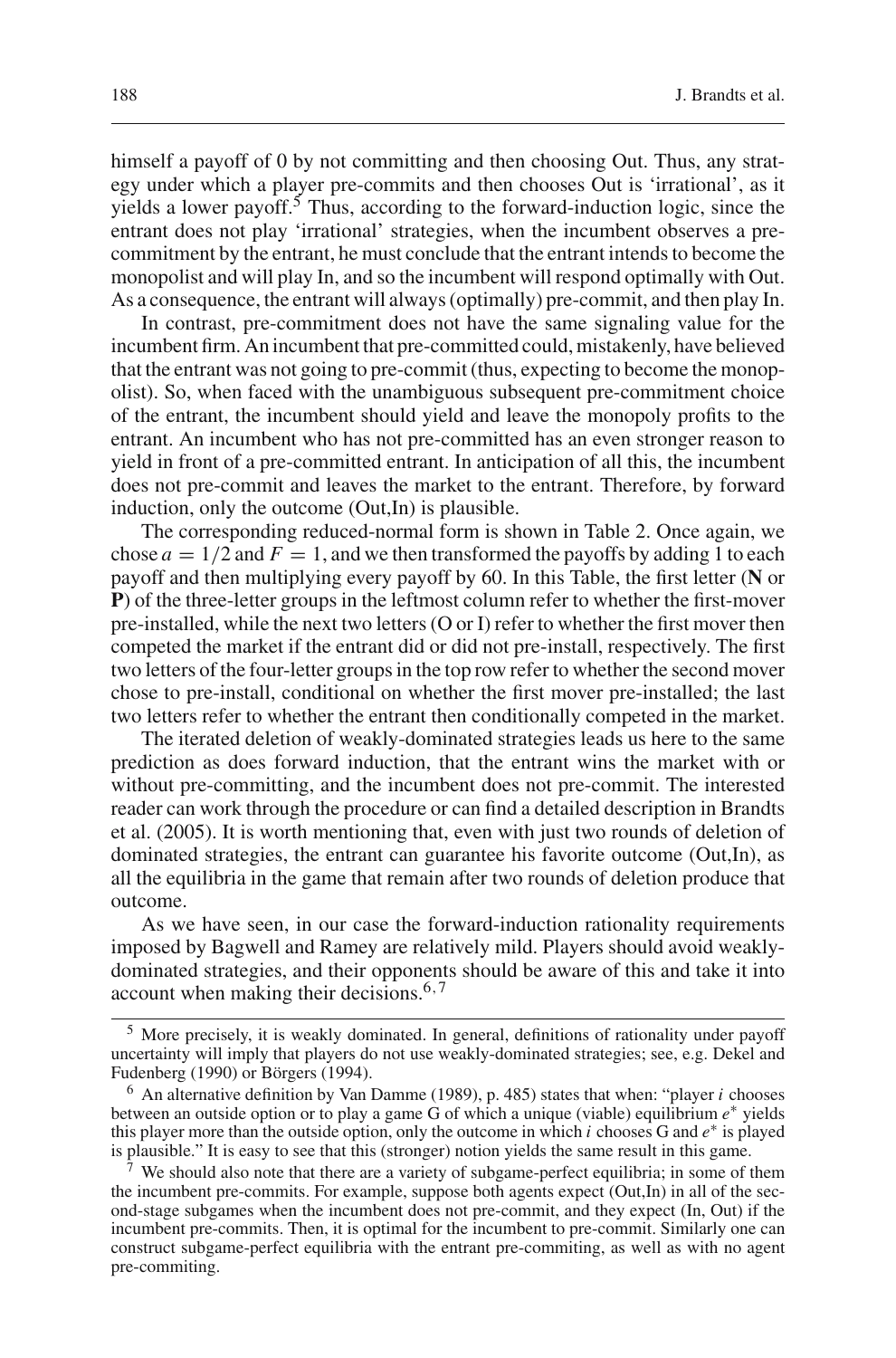|               | lable 2 The Bagwell-Ramey go                                                                                         |                                              |                                            | ame in reduced-normal form                                     |                                                        |                                                                    |                                                                                 |                                                                 |                                                                           |                                                          |                                          |                                                             |                                                                  |                                                     |
|---------------|----------------------------------------------------------------------------------------------------------------------|----------------------------------------------|--------------------------------------------|----------------------------------------------------------------|--------------------------------------------------------|--------------------------------------------------------------------|---------------------------------------------------------------------------------|-----------------------------------------------------------------|---------------------------------------------------------------------------|----------------------------------------------------------|------------------------------------------|-------------------------------------------------------------|------------------------------------------------------------------|-----------------------------------------------------|
|               | <b>OONN</b>                                                                                                          | <b>OINN</b>                                  | <b>TINIT</b>                               | $\frac{1}{2}$                                                  | NPOI                                                   | <b>OIdN</b>                                                        |                                                                                 | $\frac{1}{2}$                                                   | $\sum_{i=1}^{n}$                                                          | ENL                                                      | 500                                      | PPOI                                                        | DIdd                                                             | PPII                                                |
|               |                                                                                                                      | <u>ន</u><br>ន                                |                                            |                                                                |                                                        |                                                                    | $\frac{\text{NPL}}{\text{60,120}}$<br>60,120<br>60,00,00,00,00<br>0,00,00,00,00 |                                                                 |                                                                           | 60,120<br>0.0 120<br>0.0 30,120<br>0.0 30,120<br>0.0 0.0 |                                          |                                                             |                                                                  |                                                     |
|               |                                                                                                                      |                                              |                                            |                                                                |                                                        |                                                                    |                                                                                 |                                                                 |                                                                           |                                                          |                                          |                                                             |                                                                  |                                                     |
|               |                                                                                                                      |                                              |                                            |                                                                |                                                        |                                                                    |                                                                                 |                                                                 |                                                                           |                                                          |                                          |                                                             |                                                                  |                                                     |
|               |                                                                                                                      |                                              |                                            |                                                                |                                                        |                                                                    |                                                                                 |                                                                 |                                                                           |                                                          |                                          |                                                             |                                                                  |                                                     |
|               |                                                                                                                      | 2012<br>2012<br>2012<br>2012<br>2012<br>2012 | 80.120<br>60.120<br>60.30.120<br>60.30.120 | 60,60<br>60,60<br>120,60<br>120,30<br>30,30<br>30,30<br>120,30 | 60,60<br>60,60<br>120,60<br>30,120<br>30,120<br>30,120 |                                                                    |                                                                                 |                                                                 |                                                                           |                                                          | 9039<br>003030<br>00303030<br>0030303030 | 60,30<br>120,30<br>120,30<br>120,30,120<br>30,120<br>30,120 |                                                                  |                                                     |
|               |                                                                                                                      |                                              |                                            |                                                                |                                                        |                                                                    |                                                                                 |                                                                 |                                                                           |                                                          |                                          |                                                             |                                                                  |                                                     |
|               |                                                                                                                      |                                              |                                            |                                                                |                                                        |                                                                    |                                                                                 |                                                                 |                                                                           |                                                          |                                          |                                                             |                                                                  |                                                     |
| o<br>2호 보호 호텔 | $\begin{array}{l} 60,60 \\ 60,60 \\ 120,60 \\ 120,60 \\ 30,60 \\ 30,60 \\ 120,60 \\ 120,60 \\ 120,60 \\ \end{array}$ |                                              |                                            |                                                                |                                                        | 60,120<br>60,120<br>0,0<br>30,30,30,30<br>30,30,30,30<br>120,30,30 |                                                                                 | 50,30<br>120,30<br>120,30<br>120,60<br>30,60<br>30,60<br>120,60 | 60,120<br>0,0<br>00,120<br>00,000<br>30,600<br>30,600<br>120,60<br>120,60 |                                                          |                                          |                                                             | 60,120<br>0,0<br>00,120<br>0,30,30<br>120,30<br>120,30<br>120,30 | 00,120<br>00,120<br>00,120<br>00,00,120<br>00,00,00 |
|               |                                                                                                                      |                                              |                                            |                                                                |                                                        |                                                                    |                                                                                 |                                                                 |                                                                           |                                                          |                                          |                                                             |                                                                  |                                                     |

| ł<br>ı<br>$\frac{1}{2}$<br>۱<br>$\ddot{\phantom{0}}$                |
|---------------------------------------------------------------------|
| $\cdots$ can concrete the set<br>í<br>i                             |
| <b>Continued in the Continued State</b><br>Ī<br>l<br>$\overline{a}$ |
| ֧֦֦֧֦֧֦֧֦֧֦֧֦֧֦֧֦֧֦֧֦֧֦֧֦֧֧֦֧֧֦֧֚֚֚֚֚֝֝֜֜֜֜֜֜֞֓                     |
|                                                                     |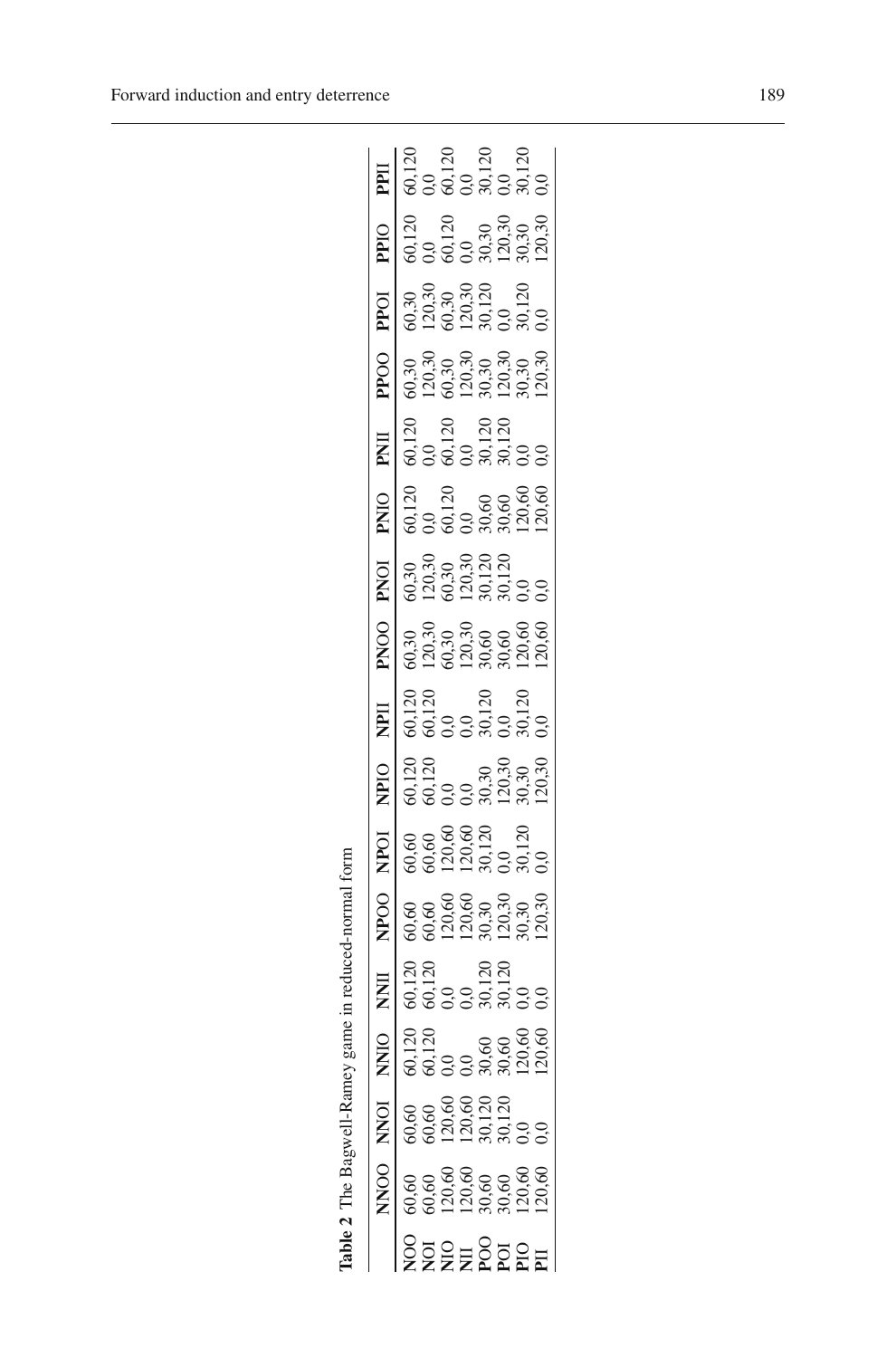## **3 Previous experimental literature**

One may think that most people will not be able to follow the kind of logic that forward induction involves. However, a number of experimental studies report results that are favorable to forward induction. Cooper et al. (1992) analyze experiments involving a choice between an outside option for one of the players and a  $2 \times 2$ coordination game, with two Pareto-ranked equilibria. They analyze the case where forward induction and a simple dominance argument lead to the same prediction, and their results are consistent with this kind of forward-induction concept. Cooper et al. (1993) present results from an experimental game, where there is an outside option for one of the players and a symmetric Battle-of-the-Sexes game is played if this outside option is foregone. When forward induction coincides with simple dominance the results are again consistent with these notions. However, in a second treatment, an outside option that does not dominate one of the other choices in the Battle-of-the-Sexes affects play in the same manner as an outside option that does dominate.

Van Huyck et al. (1993) consider an experimental setting in which players participate in an auction for the right to play a coordination game. Their results exhibit two key features: The price in the auction is high enough for a forward induction argument (different from dominance here) to select the Pareto-efficient equilibrium, and subjects' play in the coordination game actually selects this equilibrium. Broseta et al. (2003) report evidence favorable to forward induction in an experiment in which subjects first bid in an auction and subsequently play a game with several equilibria. The results presented in Brandts and Holt (1995) support forward induction in a very simple game where it is equivalent to the elimination of dominated strategies, but not in two more demanding environments.

There is also evidence that suggests that forward induction is not an important behavioral force. Schotter et al. (1994), Nagel (1995), Capra et al. (1999) and McKelvey and Palfrey (1992) study experimental games for which the application of iterated dominance selects one outcome and obtain results that are not consistent with the predictions of the iterated dominance argument. Balkenborg (1998) reports results from a game in which backward induction yields an outcome different from that resulting from forward induction arguments; less than 20% of all outcomes are consistent with the forward-induction outcome.

Overall, it seems that the jury is still out on the matter. We are still far from having delineated the circumstances under which forward induction is and is not consistent with people's behavior in the laboratory. Only a large accumulation of studies will make it possible to obtain a global view on the empirical usefulness of forward induction. Given this context, we feel it is useful to study the predictive validity of forward induction in an environment that is of interest in relation to an important issue in industrial organization.

## **4 Experimental design & results**

## 4.1 The experiments

We conducted our sessions at Universitat Pompeu Fabra in Barcelona. Recruiting was accomplished via announcements posted in university buildings; participants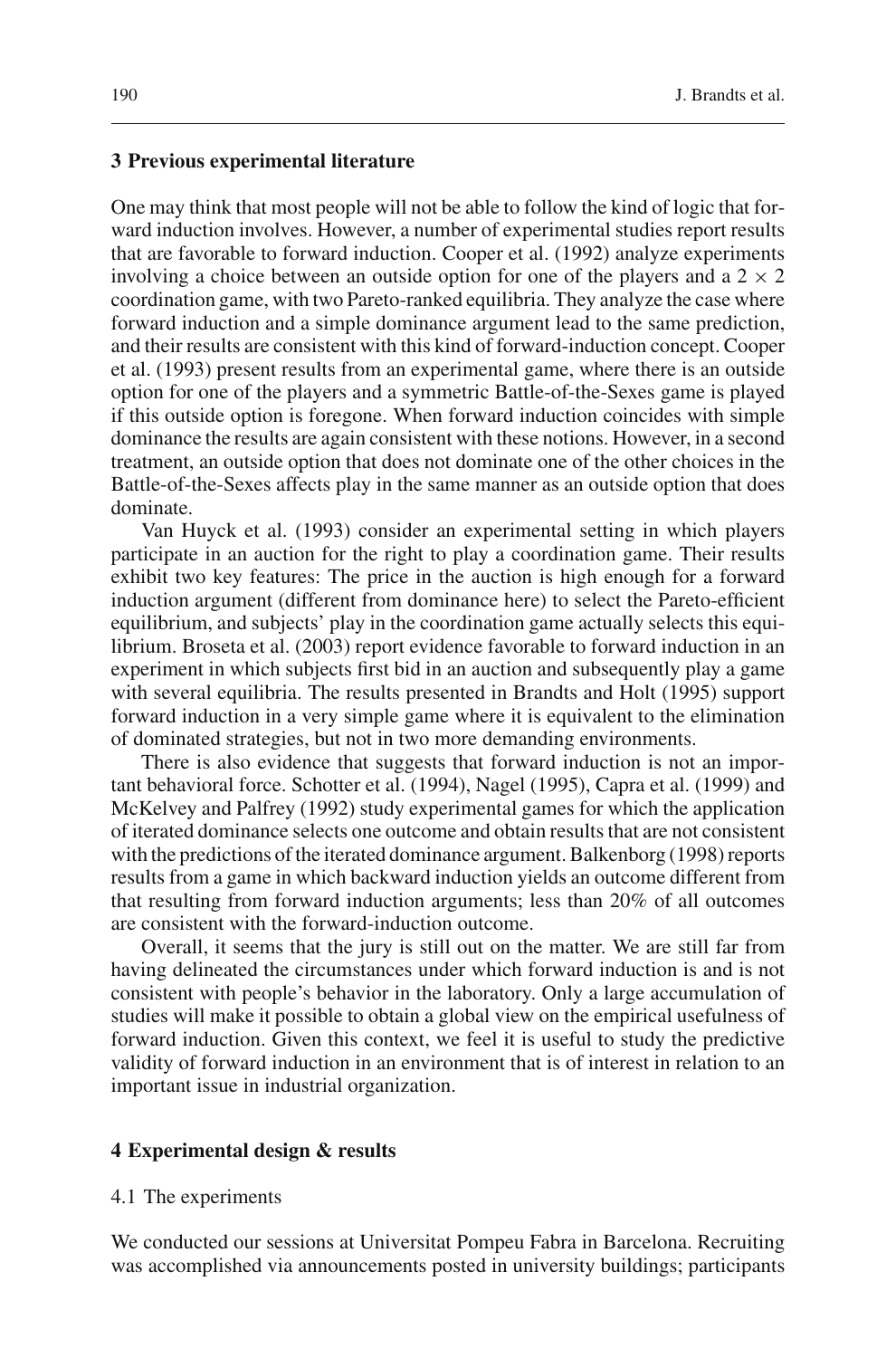included students in economics, business, law, political science, and the humanities. There were 12 (different) people in each of three Dixit sessions and six B–R sessions, or 108 participants in all. There were two separate groups of six in each session (although this was not mentioned); this separation ensures two completelyindependent observations for each session, for the purpose of statistical tests.

A session consisted of 25 periods in which people were matched and randomly re-matched in pairs, within the six-person subgroups. People received their earnings over the 25 periods played in a session, with nominal payoffs re-normalized for experimental purposes. Average payoffs for the 2-h sessions were around 2,500 pesetas, including a show-up fee of 500 pesetas (at the time, \$1 exchanged for approximately 180 pesetas).

We allowed participants' roles to change, re-drawing these each period. We felt that this scheme offered the best chance for people to experience each role and perhaps to understand the subtleties involving the strategic relations between the two firms. We note that abstract terms were used, rather than labels such as "incumbent" and "entrant". <sup>8</sup>

Our games were played using the strategy-elicitation method. This means that the incumbent had to choose whether to pre-install or not and also whether to complete the investment or not for each of the entrant's possible pre-installation decisions in the second stage. Similarly, the entrant had to make a pre-installation decision for the incumbent's two possible pre-installation decisions, as well as a complete investment decision for the two possible resulting pre-installation decisions of the two players. Essentially, participants submit strategies for the reduced normal-form game, as they do not have to say what they would do at nodes that cannot be reached given their own strategies.<sup>9</sup>

In the Dixit sessions, the incumbent stated his choice concerning pre-installation, as well as his choice (In or Out) in the resulting subgame. The entrant stated a choice (In or Out) if the incumbent had pre-installed and also if the incumbent had not pre-installed. After the data for the period was matched up, each participant was informed of the payoff outcome for that period.

In the B–R sessions play proceeded as follows: Each incumbent stated whether he wished to pre-install, and also stated a choice (In or Out) for each of the two cases regarding possible pre-commitment by the entrant. Each entrant made choices without being informed of the paired incumbent's choices and stated whether she wished to pre-install if the incumbent had pre-installed and also whether she wished to pre-install if the incumbent had not pre-installed. Given her own pre-installation

<sup>8</sup> The full instructions can be found in the supplemental materials on the web.

<sup>&</sup>lt;sup>9</sup> We acknowledge that the strategy method is controversial. For example, while Brandts and Charness (2000) find that the strategy method does not affect behavior, Brandts and Charness (2003) find that punishment levels are twice as high for responses to actual moves compared to contingent responses (although the treatment effect regarding deception is nevertheless present in both cases). The trade-off is between the quantity of data that can be gathered and potential problems with the quality of these data. Our concern here was that we would have very few observations at certain nodes with direct responses, so we elected to gather information about complete strategies. In principle, one should expect the strategy-elicitation method to evoke a more thoughtful response. However, since having one respond to all particular actions by the player with whom one is matched might well weaken the signaling value of pre-commitment and require one to make introspective inferences, we feel that the behavioral sensitivity to pre-installation decisions may represent a lower bound for the effects of forward-induction logic.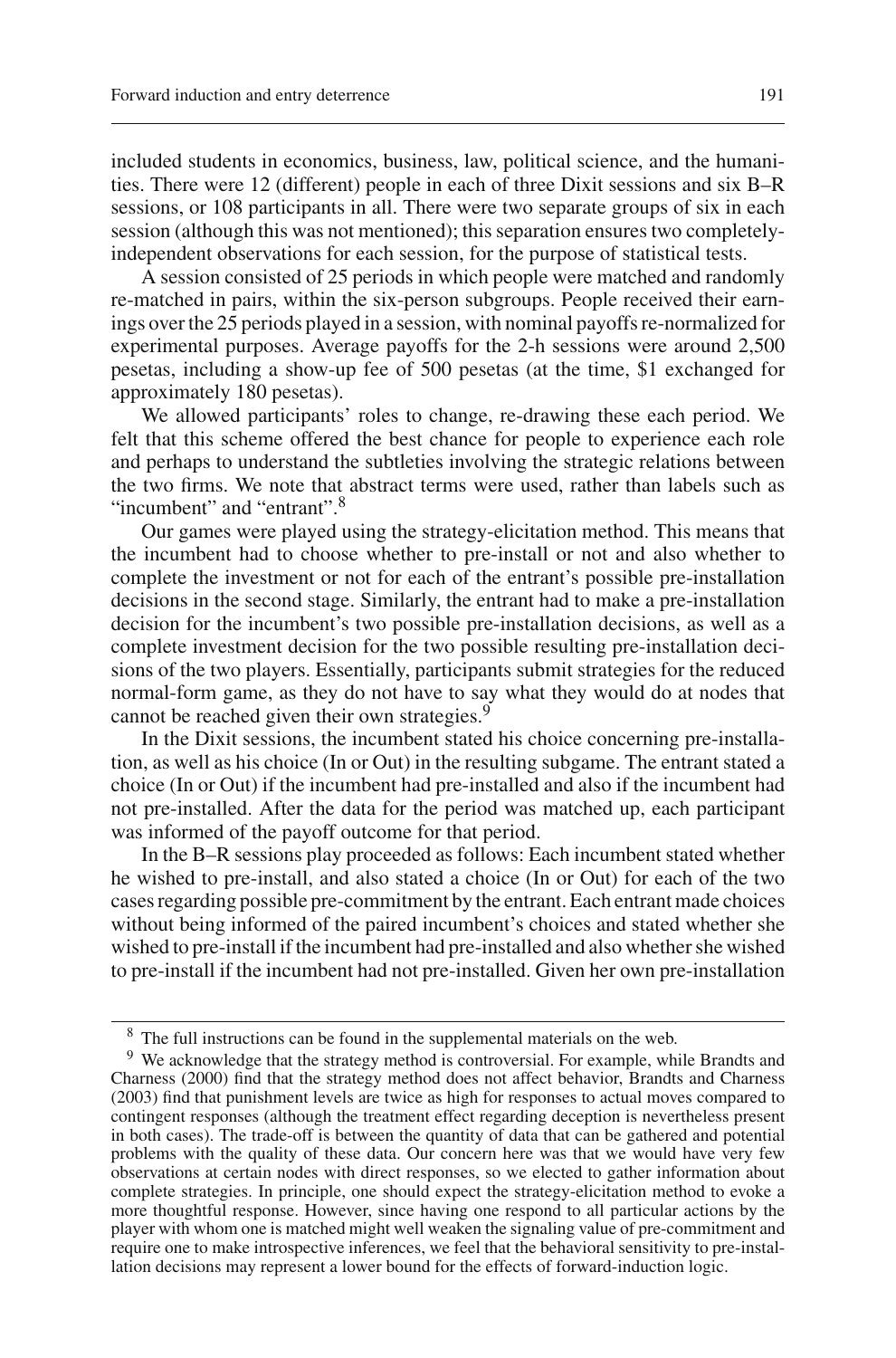

**Fig. 3** Dixit outcomes

choices, she also stated a choice (In or Out) for each of the two cases regarding possible pre-installation by the incumbent.

## 4.2 Predictions

In our context the most fundamental question is, arguably, which of the two players captures the market. In line with the discussion in Sect. 2, the models predict that the incumbent will tend to capture the market in the Dixit game, but that the entrant will tend to capture the market in the B–R game.<sup>10</sup>

Regardless of the nature of the market outcomes, if forward induction or the iterated elimination of weakly-dominated strategies has any influence in our experimental games, pre-installation choices should affect firms' subsequent decisions to participate in the market: A firm should be more likely to participate in the market if it has pre-installed, and less likely to participate if the other firm has pre-installed.

#### 4.3 Experimental results

Our first focus is the pattern of market capture and pre-commitment. Figure 3 shows the total number of occurrences of each of the four possible market outcomes in each of the subgames in the Dixit sessions.<sup>11</sup>

Overall the incumbent and the entrant become the monopolists in 69 and 8% of the cases. Recall that here only the incumbent can pre-install; with pre-installation, the incumbent becomes the monopolist in 88% and the entrant in only 2% of the instances. Even without pre-installation, the entrant tends to yield to the incumbent, who becomes the monopolist 56% of the time, compared to 12% for the entrant. The first mover chooses to pre-install 42% of the time. When the incumbent does not pre-install, incumbent and entrant complete the investment in 75 and 30% of the cases, whereas with pre-installation these figures are 95 and 5%.

<sup>&</sup>lt;sup>10</sup> Exhaustive non-parametric tests (using group-level data) of formal hypotheses can be found in Brandts et al. (2005).

<sup>&</sup>lt;sup>11</sup> The distribution for each of the six-person groups in the sessions is shown in the supplemental web materials.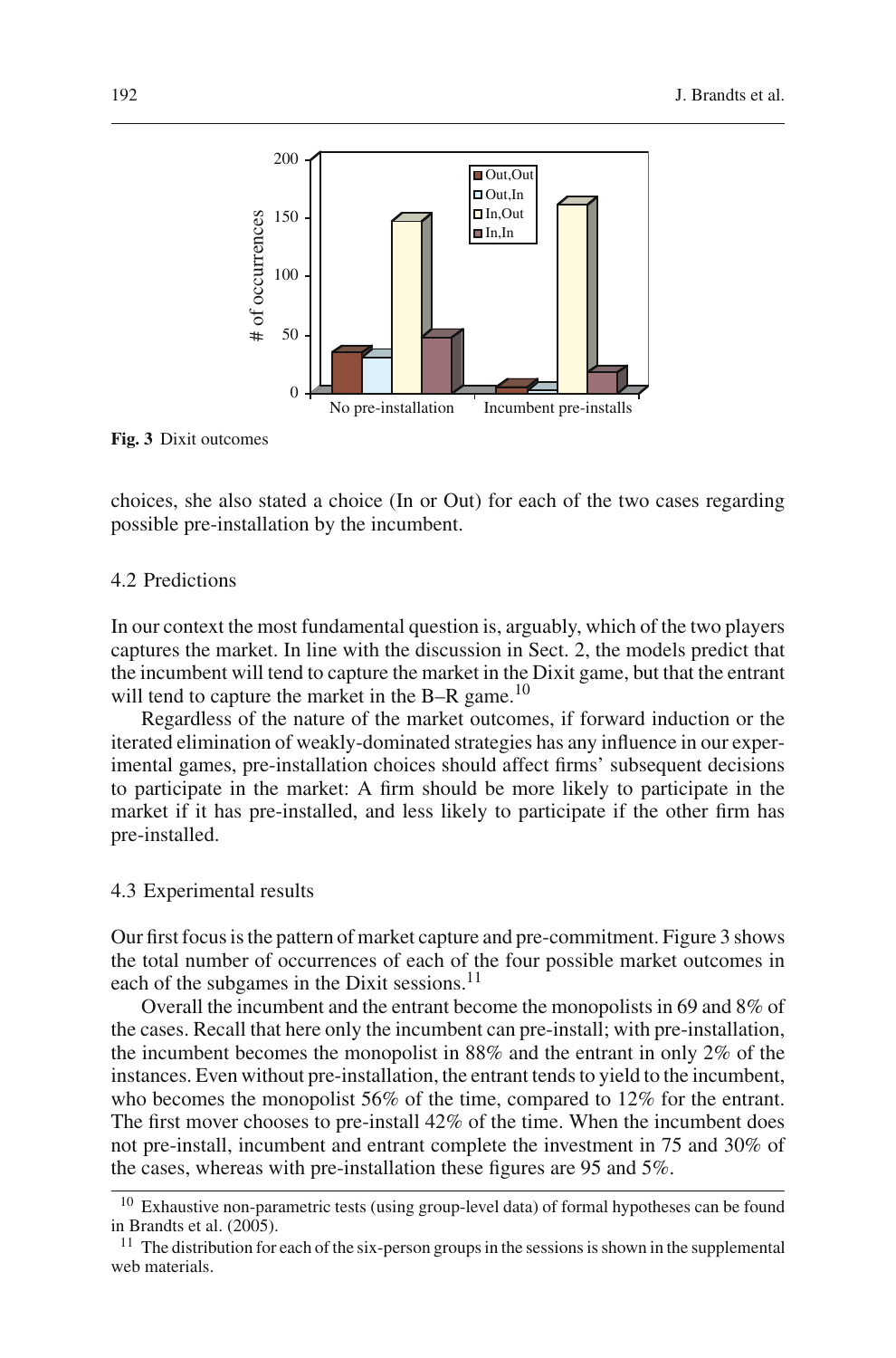

**Fig. 4** Choices over time – Dixit sessions



**Fig. 5** B–R outcomes

Figure 4 displays entry and pre-installation choices over time in the Dixit sessions: IC refers to the rate of incumbent competition, EC refers to the rate of entrant competition, and IP refers to the rate of incumbent pre-installation. Incumbents were increasingly likely to compete in the market in later periods, with the rate reaching 95% in the last five periods. The pre-installation rate also increases over time, while the rate of entrant competition is relatively stable.

Figure 5 shows the total number of occurrences of each of the four possible market outcomes in each of the subgames in the B–R sessions.<sup>12</sup>

Most of the outcomes  $(61\%)$  involved the subgame in which neither firm has chosen to pre-install. The incumbent was the only pre-installer 20% of the time, while the entrant was the only pre-installer 15% of the time. The subgame in which both firms pre-install was reached less than 5% of the time. Overall, the incumbent pre-installed 24% of the time and the entrant pre-installed 19% of the time; this compares with the 42% pre-installation rate in the Dixit sessions.

With respect to market capture, in the B–R games the result is that the entrant becomes the monopolist only 15% of the time; by comparison, the incumbent becomes the monopolist in 45% of the cases. Coordination failure is substantial

<sup>&</sup>lt;sup>12</sup> The distribution for each of the six-person groups in the sessions is shown in the supplemental web materials.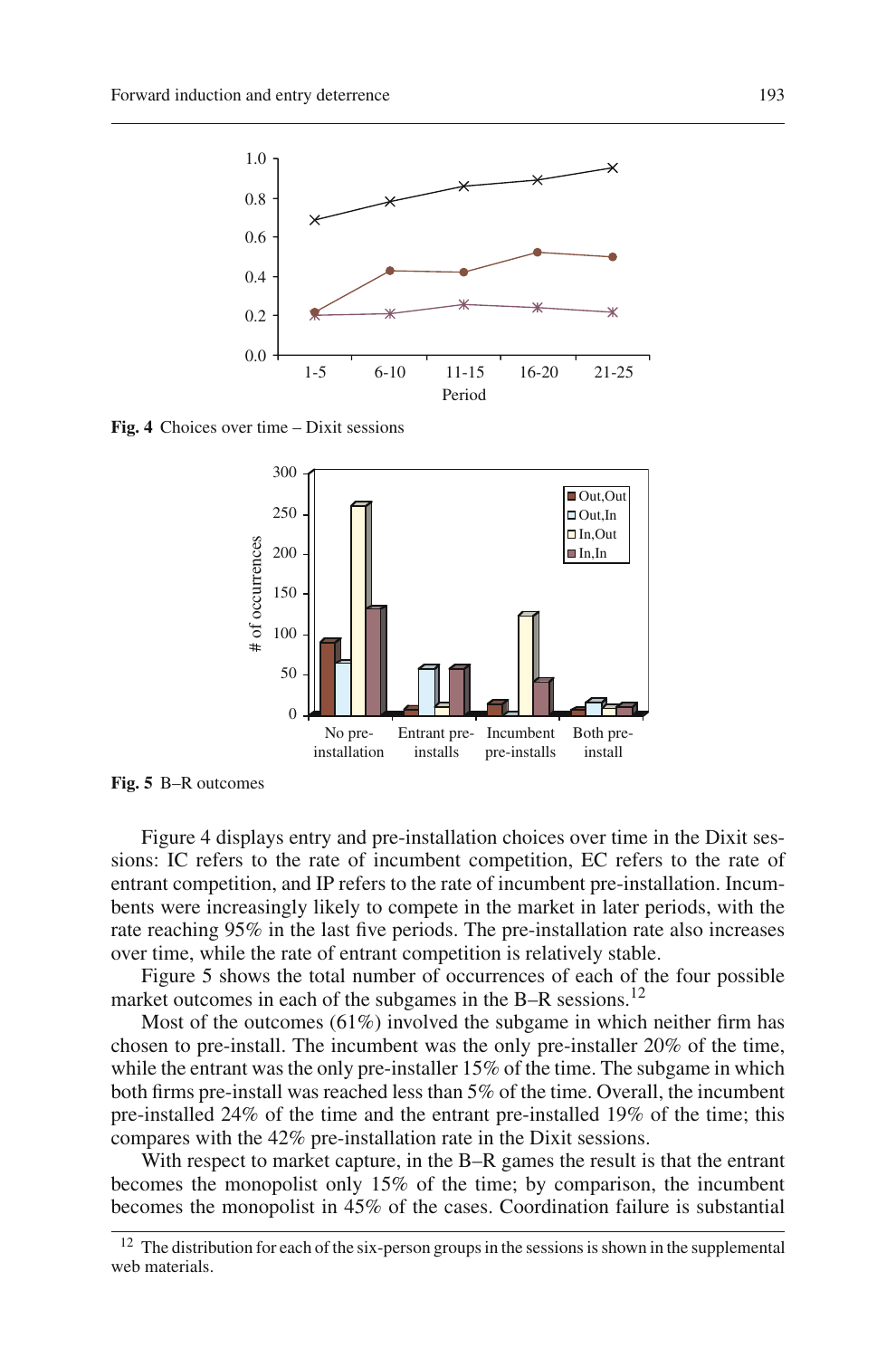

**Fig. 6** Choices over time – B–R sessions

with no one in the market  $13\%$  of the time and both players in the market  $27\%$  of the time. Note, however, that together this 40% is still below the rate of coordination on the incumbent becoming the monopolist.

Is the incumbent's success achieved through his pre-commitment?<sup>13</sup> When there is no pre-installation, the incumbent becomes the monopolist 48% of the time (the corresponding figure for the entrant is  $12\%$ ).<sup>14</sup> When only the incumbent pre-installs, he becomes the monopolist 69% of the time (the corresponding figure for the entrant when only the entrant pre-installs is 44%), so that pre-commitment does help the incumbent. Taken together these facts allow us to say that the incumbent wins the market frequently and rather effortlessly, more so than the entrant, in contrast to what theory suggests.

Figure 6 displays entry and pre-installation choices over time in the B–R sessions:

In this Figure, IC and EC refer to the respective rates of incumbent and entrant competition, and IP and EP refer to the respective rates of incumbent and entrant pre-installation. We see a slight upward trend for the incumbent pre-installation and entry rates over time, while the corresponding rates for the entrant are either flat or slightly declining over time.

We now focus on different comparisons involving observed frequencies in the different subgames, which we use to more clearly highlight the degree of support for the general notion of pre-commitment as a tool for market control. In the B–R games, we start by observing that the incumbent's pre-installation has only a minor impact on the entrant's pre-installation rate: The entrant chooses to pre-install 17% of the time when the incumbent pre-installs, compared to 21% of the time when the incumbent does not pre-install.

At this point one might be tempted to be concerned that the strategic principles put forward in game-theoretic analysis have no effect. Nevertheless, pre-commitment occurs frequently enough in our data to warrant an examination of how firms' pre-commitment patterns and their relation to final participation decisions affect subsequent choices.

<sup>&</sup>lt;sup>13</sup> In this regard, it is also conceivable that the incumbent may believe that the entrant either may not be able to carry out the necessary rounds of iterated deletion or that the entrant believes that the incumbent, if he pre-installs, is unable to do so. In either case, there may be sufficient uncertainty about the 'rationality' assumption to make Out the prudent choice for the entrant, particularly if the incumbent pre-installs.

 $14$  Note that the orderings of these percentages (with no entrant pre-installation) is qualitatively similar to those in the Dixit sessions (56 and 12%, for the respective comparisons).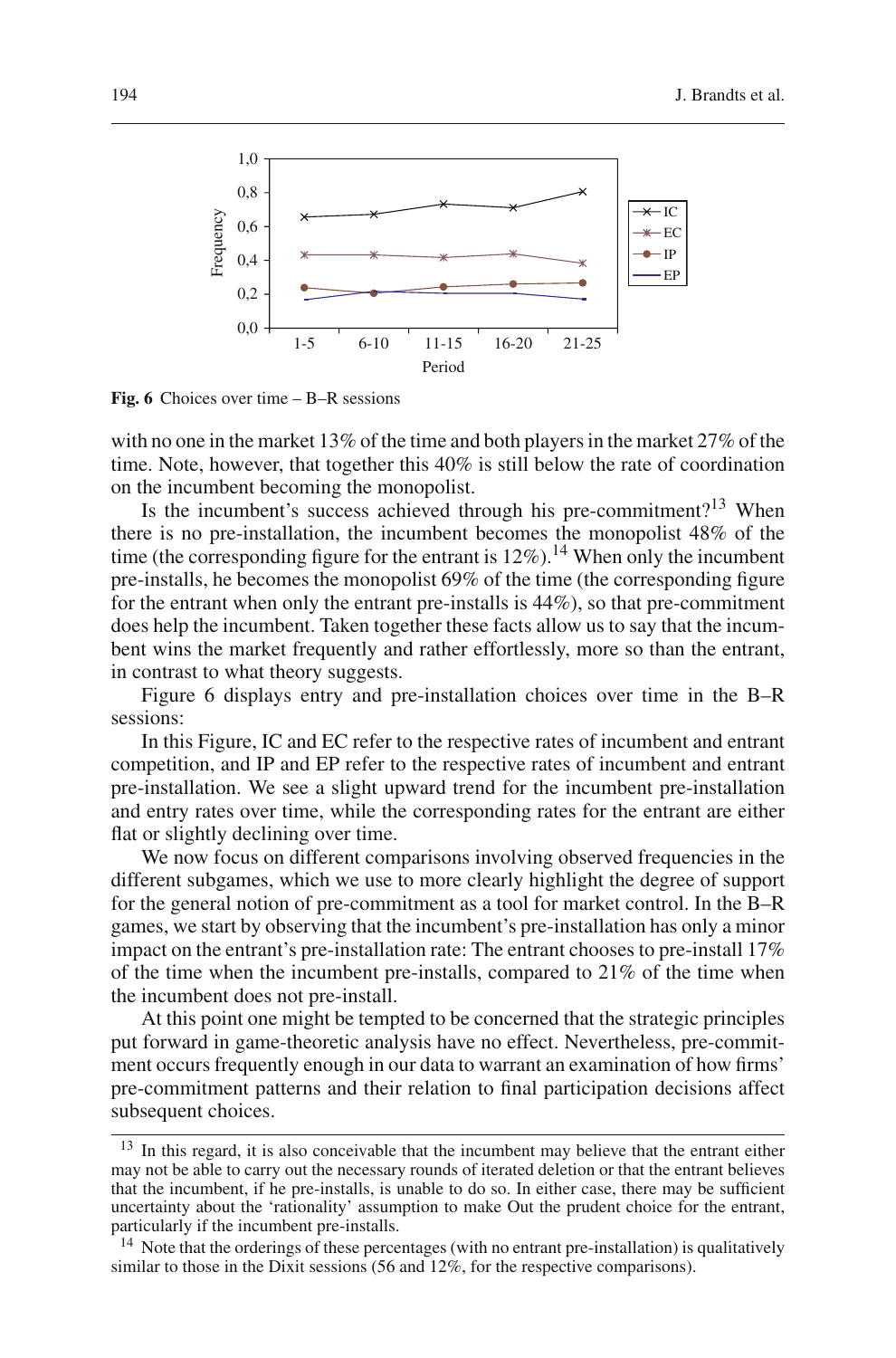| Incumbent pre-installs? | Incumbent's entry rate $(\%)$ | Entrant's entry rate $(\% )$ |
|-------------------------|-------------------------------|------------------------------|
| No                      | 74.7                          | 30.3                         |
| Yes                     | 95.2                          |                              |

**Table 3** Dixit market entry, conditional on pre-installation

**Table 4** B–R market entry, conditional on pre-installation

| Players pre-installing | Incumbent's entry rate $(\% )$ | Entrant's entry rate $(\% )$ |
|------------------------|--------------------------------|------------------------------|
| Incumbent only         | 92.1                           | 23.0                         |
| Neither                | 71.7                           | 35.8                         |
| <b>B</b> oth           | 46.3                           | 63.4                         |
| Entrant only           | 51.1                           | 87.2                         |

Table 3 shows that the incumbent in the Dixit sessions easily wins the market even without pre-installation. Nevertheless, we see that an incumbent firm is about 20% points more likely to compete in the market if it pre-installs, while an entrant is about 20% points less likely to compete in the market if the incumbent pre-installs:

Table 4 shows the proportion of eventual entry (choices of In) into the market for each player in the B–R sessions, contingent on pre-installation decisions. We observe the following pattern: When only one of the players pre-installs that player completes the investment more frequently and, hence, can be thought of having an advantage in capturing the market. When neither pre-installs the incumbent completes the investment more frequently than the entrant; when both pre-install, the investment rate is somewhat higher for the entrant.

Notice also that a player is most likely to enter the market when she alone has pre-installed and is much less likely to invest when only her counterpart has pre-installed. Market-entry rates are at intermediate levels when neither player pre-installs or when both players pre-install. The only reversal in the ascending (or descending) pattern in a column occurs because incumbents who have preinstalled are more likely to be deterred from market entry than incumbents who did not pre-install (and who may be oblivious to notions of forward induction). While the aggregate choices of both roles were affected by pre-installation decisions, this may just not be enough to yield the B–R predictions, since the rate of entrant pre-installation is low.

#### 4.4 Tests of statistical significance

While we cite summary statistics for our data, we must be careful when performing a statistical analysis, given the 25 observations for each participant and the high degree of interaction within each group. Since each group never interacts with any other, we can use group-level data to conservatively test for patterns regarding firm captures of the market. In the Dixit sessions, the incumbent became the monopolist more frequently (overall) than did the entrant in all six of the groups. A simple two-tailed binomial test finds behavior this extreme to be significant at  $p = 0.031$ ; the Wilcoxon signed-rank test, which considers the magnitude of the differences across groups as well as the direction, rejects this as random behavior at  $p = 0.004$ .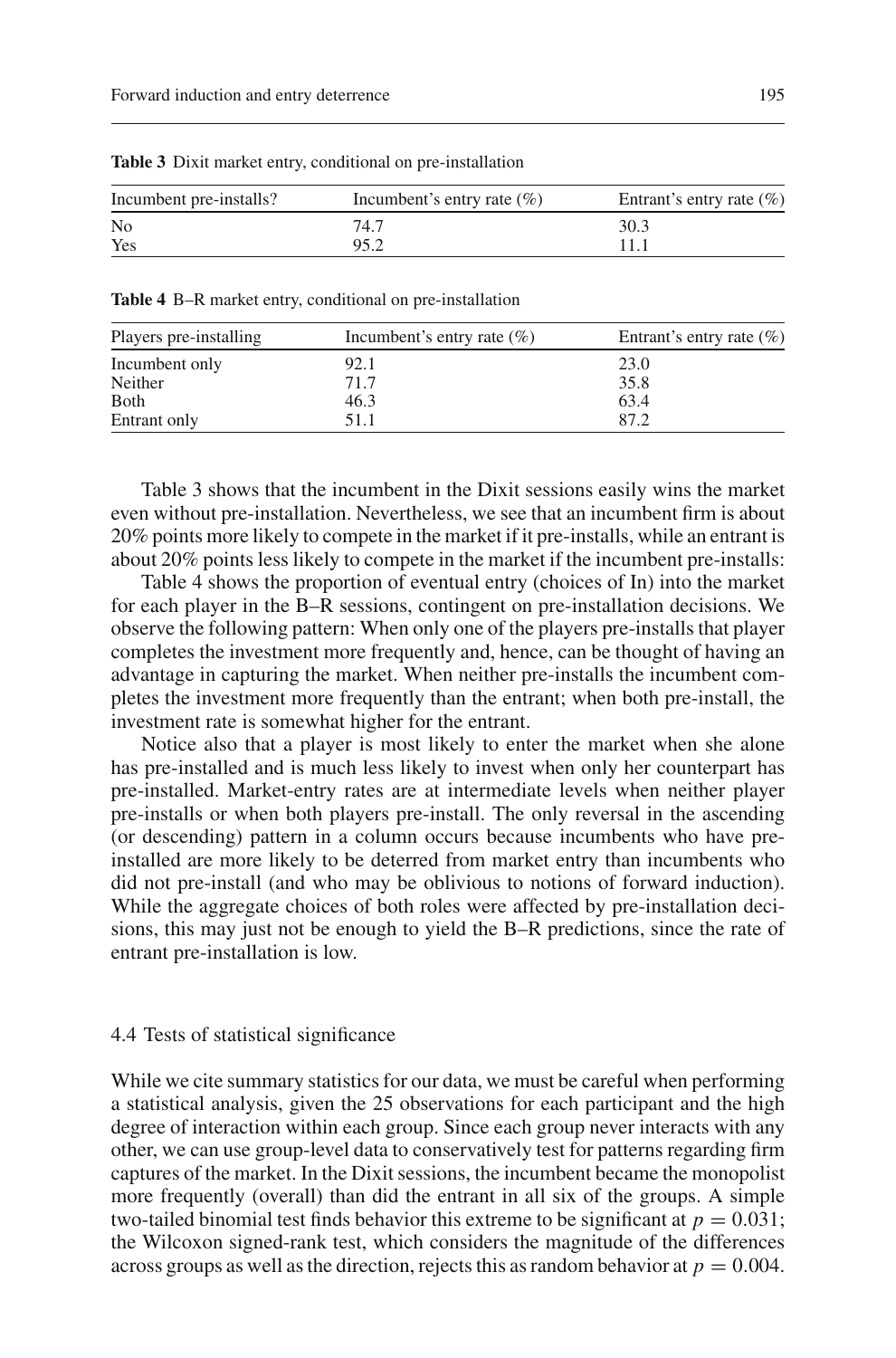|                     | Dixit      |          | $B-R$       |             |
|---------------------|------------|----------|-------------|-------------|
|                     | Incumbent  | Entrant  | Incumbent   | Entrant     |
| Preinstall          | $0.173**$  |          | $0.165***$  | $0.498***$  |
|                     | (0.076)    |          | (0.045)     | (0.041)     |
| Other Preinstall    |            | $-0.049$ | $-0.278***$ | $-0.170***$ |
|                     |            | (0.061)  | (0.051)     | (0.063)     |
| Round               | $0.011***$ | 0.002    | $0.007***$  | $-0.002$    |
|                     | (0.002)    | (0.002)  | (0.002)     | (0.002)     |
| <b>Observations</b> | 450        | 450      | 900         | 900         |
| Number of subjects  | 36         | 36       | 72          | 72          |
| Pseudo $R^2$        | 0.151      | 0.004    | 0.076       | 0.132       |

**Table 5** Probit regressions for market entry: marginal effects

Standard errors in parentheses, clustered by groups

\* significant at  $10\%$ ; \*\* significant at  $5\%$ ; \*\*\* significant at 1%. The dependent variable is the market-entry decision

Thus, there is also a strong tendency for the incumbent to capture the market in the Dixit environment, in this case as predicted by forward induction.

In the B–R sessions, we find that the incumbent became the monopolist more frequently (overall) than did the entrant in 11 of the 12 groups. A two-tailed binomial test finds this significant at  $p = 0.013$ , while the Wilcoxon signed-rank test rejects this as random behavior at  $p = 0.004$ , but in the direction *opposite* to that predicted by the Bagwell and Ramey model. There is a significant tendency for the incumbent to control the market, rather than the entrant.

To identify the effect of own (and other) pre-installation on one's market-entry decision, we perform probit regressions with standard errors clustered at the group level.15 The marginal effects for the Dixit and B–R games are reported in Table 5.

There is always a significant marginal effect from pre-installation, particularly for the entrant in the B–R sessions. There we also observe a significant and negative marginal effect from the other player choosing to pre-install. In the Dixit sessions, an entrant is less likely to enter the market if the incumbent has pre-installed, but this effect is not statistically significant. Thus, it appears that pre-installation generally affects the choices regarding market entry. Incumbents are more likely to enter over time, while there is no significant trend for entrants.

## **5 Strategies and dynamics**

## 5.1 Strategy choices

Our results may appear puzzling given the theoretical discussion in Sect. 2. After all, the solution via forward induction (or deletion of dominated strategies) looks sensible. One obvious explanation is that the rationality of experimental subjects is lower than what is necessary for achieving the theoretical outcome. But one may wonder just how irrational these agents are. Up to now we have provided a rather synthesized view of the results. Since we elicit strategies for each player, to obtain a more in-depth view of subjects' behavior we can also examine the frequency of

<sup>&</sup>lt;sup>15</sup> Our results were robust to a variety of specifications, including other choices for clustering.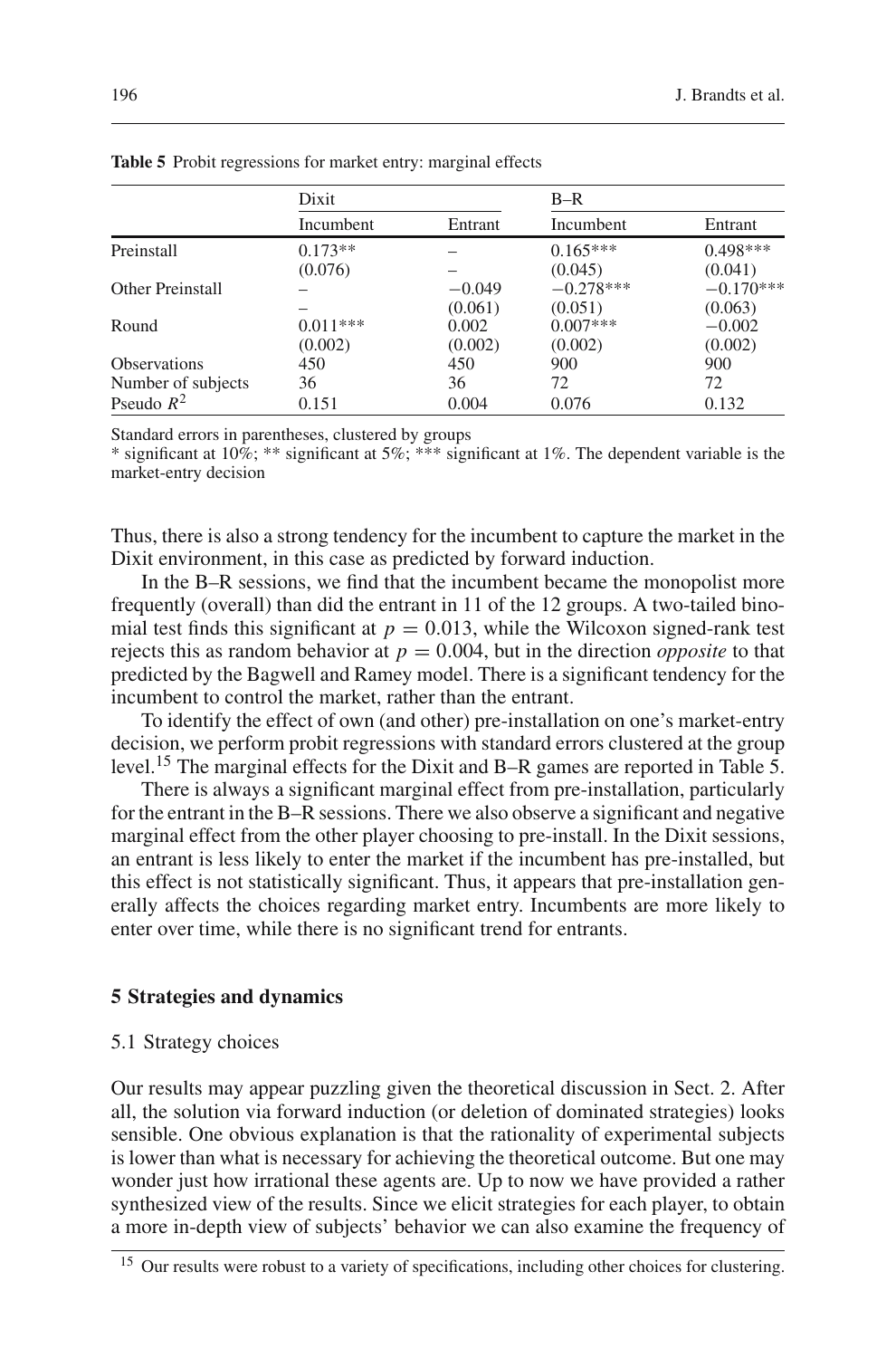| <i>Incumbent Strategies</i> |                        |               | <b>Entrant Strategies</b> |           |               |
|-----------------------------|------------------------|---------------|---------------------------|-----------|---------------|
| Strategy                    | Frequency              | Exp. Earnings | Strategy                  | Frequency | Exp. Earnings |
| Dixit sessions              |                        |               |                           |           |               |
| NI                          | 0.433                  | 80.0          | OO                        | 0.576     | 60.0          |
| PI                          | 0.400                  | 102.5         | IО                        | 0.278     | 42.8          |
| N <sub>O</sub>              | 0.147                  | 60.0          | ΟI                        | 0.089     | 37.2          |
| $PO*$                       | 0.020                  | 30.0          | П                         | 0.058     | 17.9          |
|                             | Bagwell-Ramey sessions |               |                           |           |               |
| NII                         | 0.333                  | 64.1          | <b>NNOO</b>               | 0.422     | 60.0          |
| <b>NIO</b>                  | 0.192                  | 70.9          | <b>NNII</b>               | 0.123     | 30.0          |
| N <sub>O</sub> O            | 0.178                  | 60.0          | <b>NNIO</b>               | 0.122     | 42.3          |
| PII                         | 0.152                  | 81.6          | <b>PNIO</b>               | 0.069     | 59.0          |
| PIO                         | 0.072                  | 80.0          | <b>PPII</b>               | 0.062     | 54.0          |
| <b>NOI</b>                  | 0.053                  | 51.0          | <b>NNOI</b>               | 0.052     | 47.7          |
| POI                         | 0.011                  | 36.4          | PNII                      | 0.028     | 46.7          |
| POO*                        | 0.008                  | 30.0          | <b>NPIO</b>               | 0.022     | 55.0          |
|                             |                        |               | NPII                      | 0.021     | 37.4          |
|                             |                        |               | $NPIO^*$                  | 0.021     | 35.0          |
|                             |                        |               | PPIO*                     | 0.019     | 51.7          |
|                             |                        |               | PNOO*                     | 0.011     | 37.3          |
|                             |                        |               | $NPOO*$                   | 0.010     | 52.7          |
|                             |                        |               | PPOI*                     | 0.008     | 32.3          |
|                             |                        |               | PPOO*                     | 0.006     | 30.0          |
|                             |                        |               | PNOI*                     | 0.003     | 25.0          |

**Table 6** Strategy frequencies and ex post expected earnings

\*Indicates that a strategy is at least weakly dominated in the first round of iterations. The strategy **PN**IO, for example, means the entrant pre-installed and played In if the incumbent didn't pre-install, but didn't pre-install and played Out if the incumbent did pre-install

play for each strategy, as well as its expected earnings. Table 6 displays this information for the B–R and Dixit sessions, where strategies have been ordered by the frequency of their choice. Expected incumbent (entrant) profits are calculated using the observed frequencies of entrant (incumbent) strategies in the population.<sup>16</sup>

While the predicted strategies are not always the most frequently-chosen ones, there is nevertheless a strong positive relationship between a strategy's profitability and how frequently it is chosen, particularly for entrant strategies. The Spearman rank-order correlation coefficient (see Siegel and Castellan 1988) between frequency of use and the profitability of entrant strategies in the B–R sessions is  $r_S = 0.5258$ , significant at  $p = 0.018$  on a one-tailed test. In the Dixit sessions, profitability and frequency are in perfect positive alignment, as would happen with an ex ante probability of  $p = 0.042$ . The correlation for the incumbents is a bit weaker, but is still marginally significant; the Spearman test gives a positive correlation that is significant at  $p = 0.054$  and  $p = 0.100$  in the B–R and Dixit sessions, respectively, despite the few observations. Note that no strategy that is at least weakly dominated in the first round of iterations is ever played more frequently in its category than any strategy not weakly dominated in the first round.

<sup>&</sup>lt;sup>16</sup> The number of times each strategy was chosen in each group is shown in the supplementary material on the web.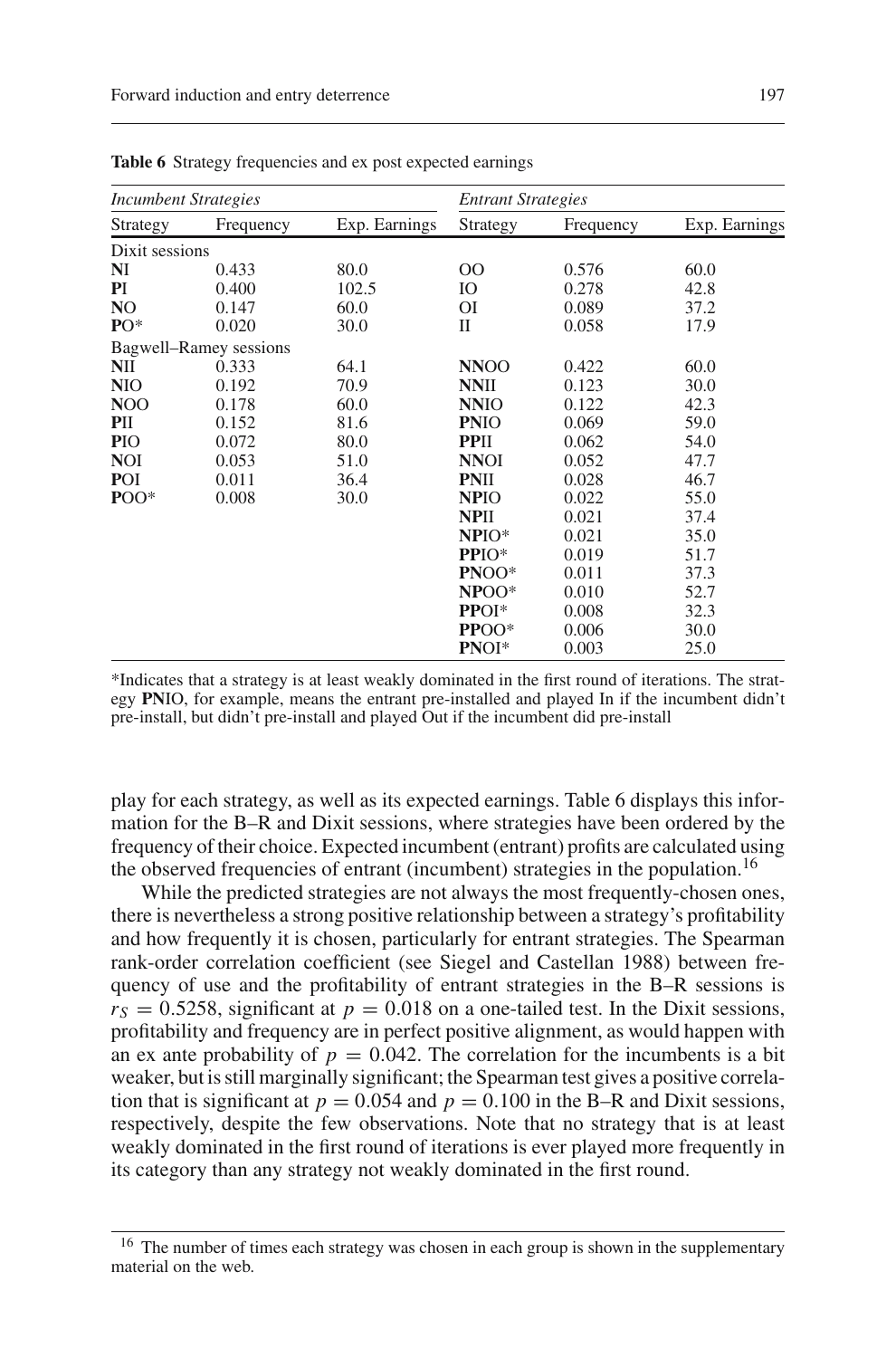## *5.1.1 Dixit sessions*

The incumbent strategy that should be played according to forward induction in the Dixit sessions is **P**I, pre-install and compete in the market. This strategy is very profitable, yielding over 85% of the maximum feasible profit of 120, and is played 40% of the time; there is a clear positive trend as well.<sup>17</sup> The most common incumbent strategy is **N**I, the one that presumes that the first-mover has the advantage even without pre-installing. This policy provides a payoff that is substantially lower than the payoff from playing **P**I. **N**O, the safe strategy, is chosen with an overall frequency of 14%, but with a strong downward trend. The strictly-dominated strategy, **P**O, is only played with frequency 2% and appears to be vanishing.

The predicted entrant strategy in the Dixit sessions is the safe one, OO. Deferring to the incumbent is by far the most common strategy and is easily the most profitable strategy; it also gets decidedly more popular over time. Strategy IO, deferring if the incumbent pre-installs but competing otherwise, is played about one-quarter of the time even though its expected payoff is poor. The other two strategies are rarely played. Thus, in the relatively simple Dixit game, we see behavior largely operating in concordance with the forward induction prediction.<sup>18</sup>

## *5.1.2 B–R sessions*

The two incumbent strategies that should be played according to forward induction are **N**OO and **N**IO. **N**OO, the completely safe strategy, is chosen almost 18% of the time. **N**IO is played 19% of the time, and does best of all the no-pre-installation strategies. So the incumbent strategies consistent with B–R equilibrium are played 37% of the time.

The most common incumbent strategy is **N**II; choosing **N**II is consistent with the simple view that everyone knows that the first mover has the advantage. Nevertheless, the first mover could increase own payoffs by choosing **N**IO, avoiding the market if he observes pre-installation by the second player. He would earn even more by just pre-installing and playing **P**IO or, even better, **P**II. Pre-installing really clears the way for the incumbent's market dominance here. The most profitable incumbent strategy, **P**II, is chosen 15.2% of the time (with an increasing time trend). **P**IO instead avoids the market if the second player pre-installs, and offers a very good expected payoff; it is chosen 7% of the time. Finally, **N**OI, **P**OO, and **P**OI are played with such low frequencies that one may view them as errors or experiments.

The most common entrant strategy is the completely safe **NN**OO, which consists of never pre-installing and always staying out of the market. It was chosen more than three times as frequently as any other strategy; in fact this strategy pays the best ex post. The next-most-common entrant strategies are **NN**IO and **NN**II.

<sup>&</sup>lt;sup>17</sup> The time trends for this and other strategies in the Dixit and B–R sessions can be found in Brandts et al. (2005).

<sup>&</sup>lt;sup>18</sup> The quantal-response equilibrium model proposed by McKelvey and Palfrey (1995) has been used successfully to explain behavior in a variety of games (see Goeree and Holt 2001. Here the results of the simulations performed by *Gambit* show that it does a moderately good job of explaining behavior, since it predicts behavior consistent with forward induction. More precisely, it predicts the incumbent will choose strategy **P**I, and the entrant will mix between strategies **O**O and **I**O with equal weights.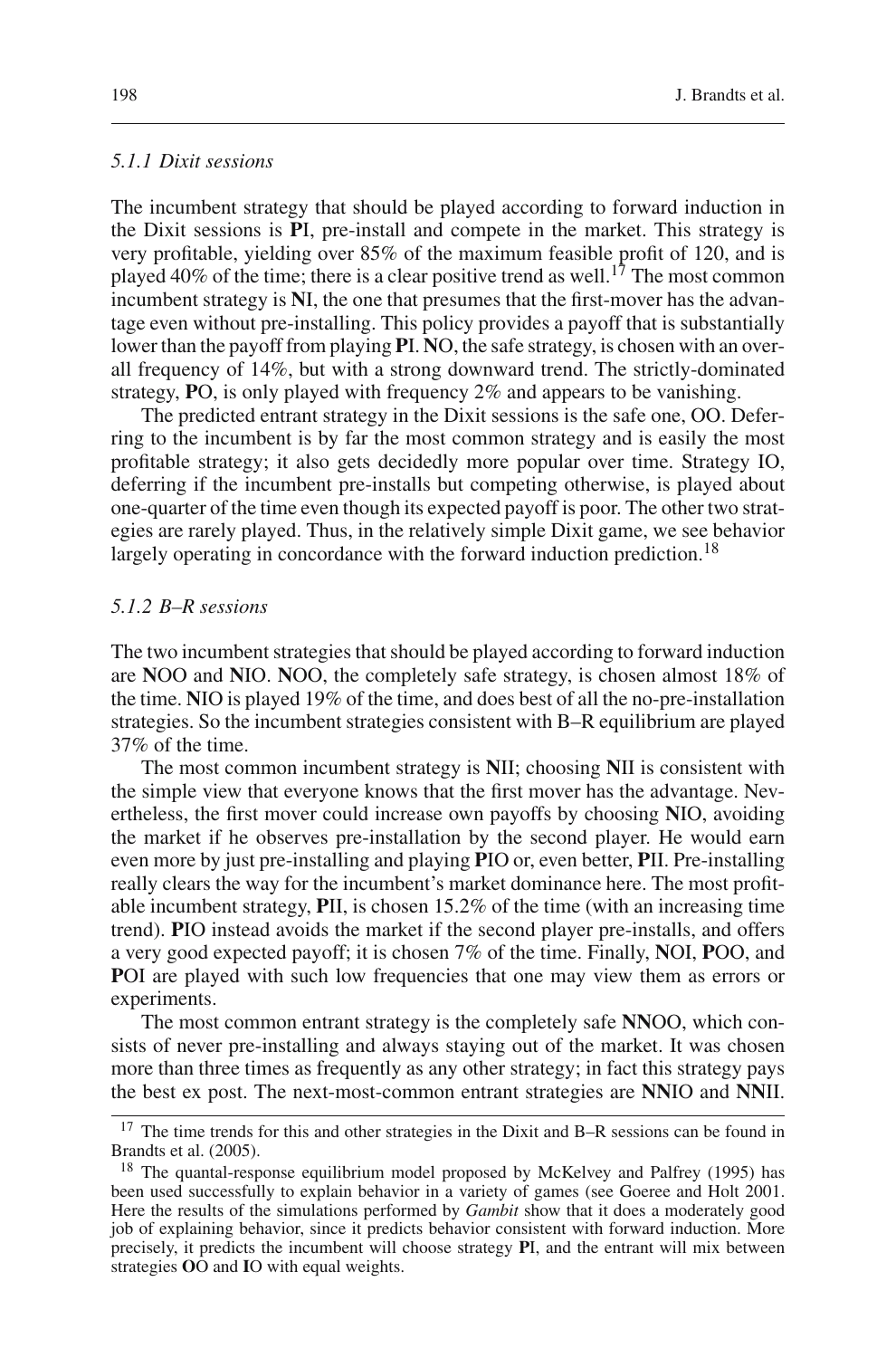While **NN**IO (don't pre-install in either case, choosing In if and only if the incumbent does not pre-install) seems not unreasonable, it receives an expected payoff of only 42.3, since 72% of the incumbents choose In in subgame AC. It is better to play **PN**IO, as fewer incumbents choose In when the entrant pre-installs; this is nearly as profitable as the safe strategy and is played 7% of the time. **NN**II, the pure second-mover advantage play, does quite poorly, with an expected payoff of  $30.0^{19}$ 

Why doesn't the iterated elimination work in the B–R sessions? It appears from our data that subjects do largely avoid weakly-dominated strategies. Recall that the only dominated strategy for the incumbent is **P**OO. For the entrant, there are seven strategies that are dominated in the first round and none of these are played very often. The highest frequency is 2.1%; collectively this is 7.8%, which is still quite low, particularly when one considers that they might have been used to test the response of the incumbent to different modes of pre-commitment.

But, crucially for the lack of empirical success of the B–R predictions, the subsequent round of deletion fares much more poorly in the data.<sup>20</sup> The first and the fourth most used strategies for the incumbent are **N**II and **P**II (frequencies 33.3 and 15.2%), which are dominated if the first round of deletion goes through. So given that those strategies dominated in the first round are used so rarely, how do these relatively-common other strategies survive? The answer is that the strategies for the entrant that make this domination apparent are also quite infrequent. Hence, a pre-conception, like the notion of the first mover having an advantage can completely stall the progress of iterated deletion. But even if agents are (mildly) boundedly rational, it may be possible for them to learn to avoid dominated strategies via the repeated interaction. In Sect. 5.2 we will formally show that this argument is misleading.

## 5.2 Dynamics

We mentioned earlier that it is now widely recognized that learning by boundedly rational agents does not necessarily eliminate weakly-dominated strategies. As the intuitive arguments suggest, under learning or evolution a strategy that does worse than another one will tend to be observed less frequently. But if the strategy against which the dominated strategy does poorly is also decreasing over time (so that the advantage of the dominating one becomes smaller as well), the decrease of the

<sup>&</sup>lt;sup>19</sup> The quantal-response equilibrium model proposed by McKelvey and Palfrey (1995) has been used successfully to explain behavior in a variety of games (see Goeree and Holt 2001). We have applied it to both our Dixit and B–R games, using simulations performed by *Gambit* (http://econweb.tamu.edu/gambit). In the Dixit case, the QRE model does a moderately good job of explaining behavior, since it predicts behavior consistent with forward induction. More precisely, it predicts the incumbent will choose strategy **P**I, and the entrant will mix between strategies **O**O and **I**O with equal weights. However, it is not a good predictor of behavior in the B–R game, as it predicts that the incumbent will mix equally between strategies **N**OO and **N**IO and the entrant will mix between **PP**II, **PN**IO, **PP**IO and **PN**II, with larger weights on the first two strategies. *Gambit* computes QRE by choosing errors independently from an extreme value distribution with parameter  $\lambda$ . If one leaves complete freedom in the error distribution, QRE can match *any* observed frequency distribution of play (as shown in Haile et al. 2003).

<sup>&</sup>lt;sup>20</sup> This is in line with previous experiments and simulations (e.g., Nagel 1995; Roth and Erev 1995) that indicate that people are limited in their ability to work through many levels of iterated removal.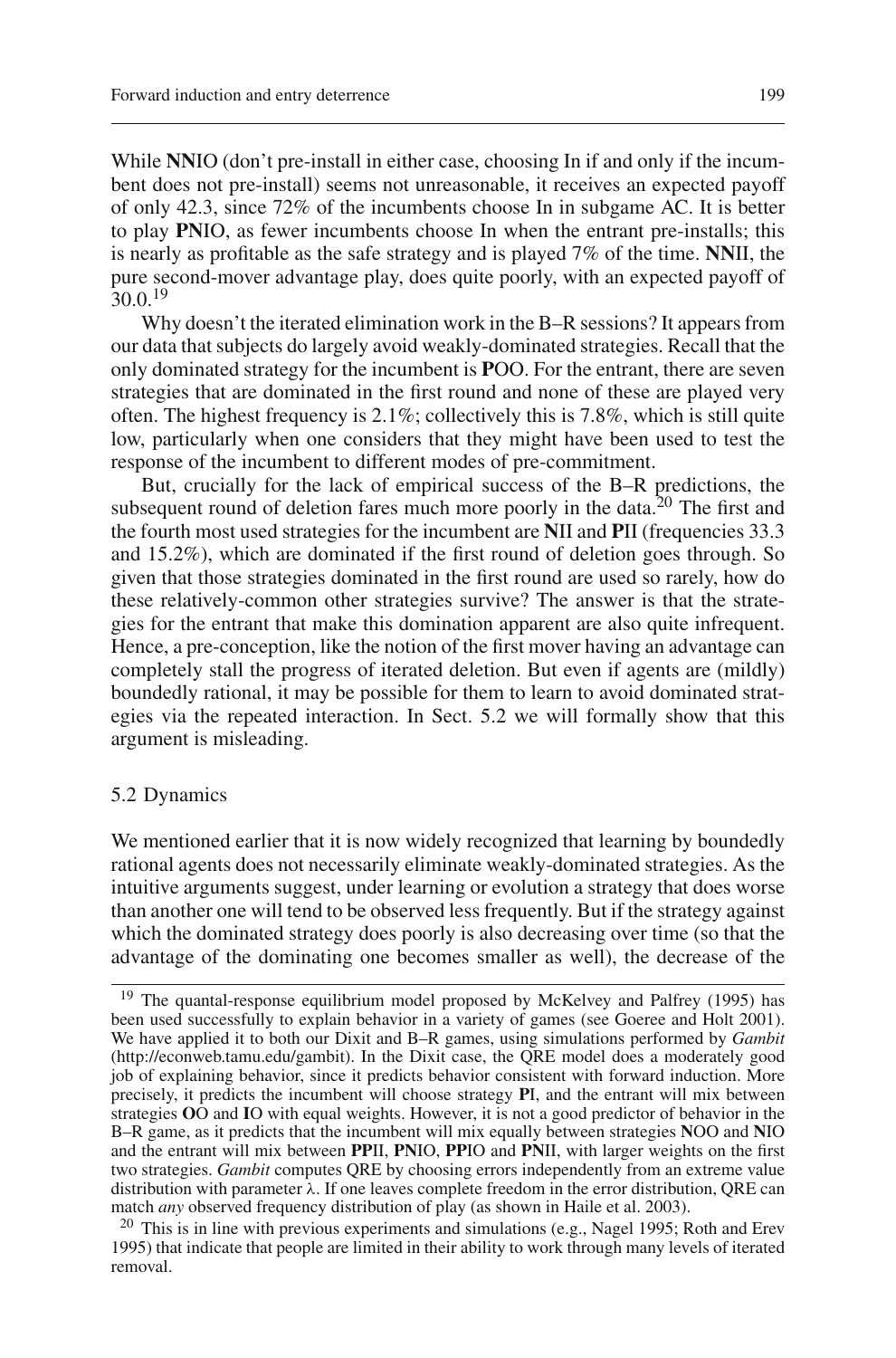dominated strategy will be slower and slower, so that it can stabilize at a positive level.

We now show, more formally within a deterministic-dynamics framework, that the equilibria with iteratively-dominated strategies can survive in the long run under learning in this game. $21$ 

## 5.3 Deterministic dynamics

We must first introduce some notation: Let  $S_i$  be the set of pure strategies for an agent *i* and *si* be a generic member of that set. Let *S*−*<sup>i</sup>* be the set of strategies for the opponent of *i* and *s*−*<sup>i</sup>* be a generic member of that set. The payoff function for agent *i* will be denoted by  $u_i(s_i, s_{-i})$ . For mixed strategies, let  $x_i \in \Delta_i$  be a mixed strategy for agent *i*, where  $\Delta_i$  is the simplex that describes player *i*'s mixed-strategy space, and let  $x_i^{s_i}$  be the probability assigned by the player *i* to strategy  $s_i$ . We will use the standard (somewhat abusive) convention to denote payoffs for mixed strategies, so that  $u_i(x_i, x_{-i})$  is the expected payoff for player *i* when using mixed strategy *xi* against mixed strategy *x*−*<sup>i</sup>* .

We formalize the behavior of each player in terms of the mixed strategy he adopts at each point in time, so the vector  $x(t) = (x_1(t), x_2(t))$  will describe the state of the system at time  $t^{2}$ , defined over the simplex  $\Delta = \Delta_1 \times \Delta_2$  of which  $\Delta^0$  is the relative interior.

*Assumption d.1* The evolution of  $x(t)$  is given by a system of continuous-time differential equations:

$$
\dot{x}_i^{s_i}(t) = D_i^{s_i}(x(t)).
$$

We require that the autonomous system satisfies the standard regularity conditions; i.e. *D* must be (i) Lipschitz continuous with (ii)  $\Sigma_{s_i \in S_i} D_i^{s_i}(x(t)) = 0$ . Furthermore, *D* must also satisfy the requirements in the following two assumptions:

*Assumption d.2 D* is a regular (payoff) *monotonic* selection dynamic. More explicitly, let  $g_i(s_i, x(t)) \equiv \dot{x}_i^{s_i}(t) / x_i^{s_i}(t)$  denote the growth rate of strategy  $s_i$ . Then, for all  $s_i$ ,  $s'_i$  and all  $x(t)$ , it must be true that  $g_i(s_i, x(t))$  is a Lipschitz continuous function and that:

$$
sign[g_i(s_i, x(t)) - g_i(s'_i, x(t))] = sign[u_i(s_i, x_{-i}(t)) - u_i(s'_i, x_{-i}(t))].
$$

Assumption d.2 merely says that a strategy that has a higher payoff, given the current state of the population grows faster (decreases more slowly) than a strategy with a lower payoff.

<sup>&</sup>lt;sup>21</sup> Deterministic dynamics can (and perhaps should) be interpreted as limits of stochastic dynamics for large populations (Cabrales and Ponti 2000) or for slow adaptation (Börgers and Sarin 1997). For this reason, we also performed simulations, using experience-weighted attraction learning (Camerer and Ho 1999), a stochastic learning model, with small populations and short time-horizons. These simulations share several qualitative features with our data. For example, they show that also in this environment iteratively weakly-dominated strategies can survive for the duration of our experiment. Readers interested in the simulations may consult (Brandts et al. 2005).

<sup>&</sup>lt;sup>22</sup> As is common in the evolutionary literature  $(x_1(t), x_2(t))$  can also be interpreted as the proportions of people playing each strategy when a game is repeatedly played by a randomly-matched large population.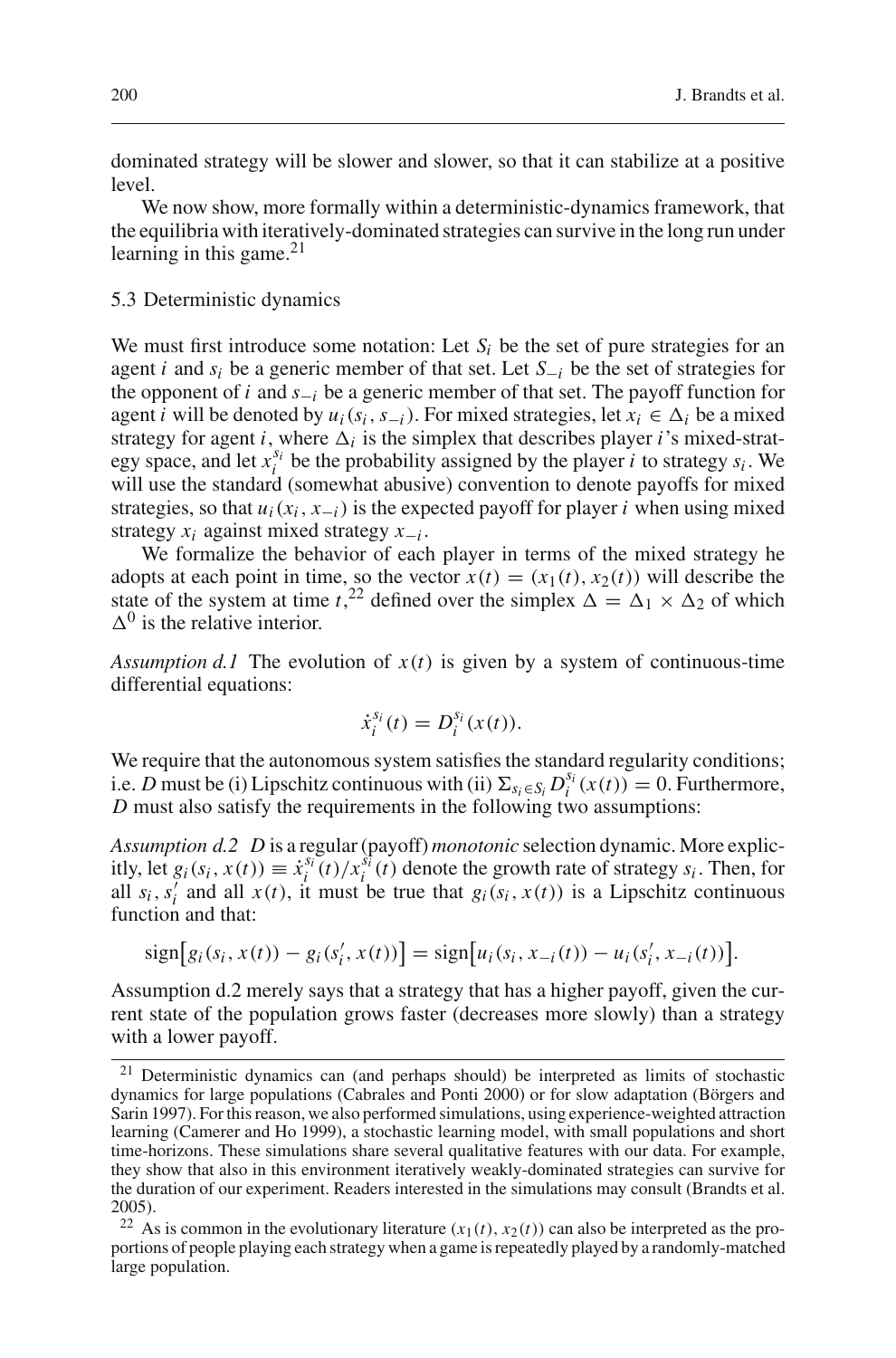*Assumption d.3*  $x(0) \in \Delta^0$  That is, the initial conditions are in the strict interior of the strategy simplex. In other words, all strategies have strictly positive weight at the outset. $23$ 

We will now show that the elements in one of the subgame-perfect equilibrium components that do not survive iterated deletion are limit points of the dynamics from some interior solution. To state the theorem we introduce more notation.

Let  $S_1^* \equiv \{NIO, NII\}$ . The set  $S_1^*$  includes all the strategies where the incumbent does not pre-commit and then decides to produce when no player pre-commits. Let  $S_2^* \equiv \{NNOO, NNOI, NPOO, NPOI\}$ . The set  $S_2^*$  includes all the strategies where the entrant does not pre-commit if the incumbent does not pre-commit and then decides not to produce.

**Proposition 1** *Assume that the initial weight on strategies NII for player* 1 *and strategy NNOI for player* 2 *is sufficiently large, and that for any player*  $i = 1, 2$ *the initial weight on any strategy*  $s_j \notin S_i^*$  *is sufficiently small. Then, for any player*  $i = 1, 2$  *and any strategy*  $s_j \notin S_i^*$  *we must have that*  $\lim_{t\to\infty} x_i^{s_j}(t) = 0$ *.* 

*Proof* See the Appendix.

In other words, the equilibrium component where neither player pre-commits, where the incumbent keeps the market and the entrant yields the market, is a limit of any trajectory that starts with a sufficiently high weight on strategies **N**OI and **NNOI** and sufficiently small on any strategy  $s_j \notin S_i^{*}$ .<sup>24</sup>

To understand how this proposition works, notice first that as long as the weight of **NII** remains high enough, the payoff for the entrant of strategies in  $S_2^*$  is strictly higher than the payoff for strategies outside that set (by an amount bounded away from zero). This implies that the growth rate of strategies outside  $S_2^*$  is negative (and bounded away from zero), so they will vanish in the limit. Similarly the payoff to **N**OI and **N**II is strictly higher than that for other strategies of the incumbent if the weight of **NN**OI remains high. Now, both **N**II and **NN**OI may have a lower payoff than other strategies, but only against strategies that are vanishing over time. So, given that the initial weights of **N**II and **NN**OI are high enough, they may decrease, but this rate of decrease is smaller and smaller as time goes by, and they will never go beyond the threshold where the growth rate of strategies outside *S*<sup>∗</sup><sub>2</sub> is negative. The more delicate part of the proof involves showing precisely that this is true. In other words, strategy profiles in an equilibrium component with iteratively dominated strategies can be played even when time goes to infinity provided the dynamics start close enough to that component. This can happen because the

<sup>&</sup>lt;sup>23</sup> This assumption is a technical necessity because regular dynamics are such that a strategy with zero initial weight will always have zero weight. So a weakly-dominant strategy will have no power against dominated ones, when the strategies of other players against which it does well are never used. This assumption guarantees that the survival of dominated strategies does not arise simply due to an initial non-existence of those strategies. It also implies, together with continuity, that all strategies will have positive weight for all *t*. But as the proposition makes clear, in the limit the weight of strategies can tend to zero.

<sup>&</sup>lt;sup>24</sup> This is not quite the same as showing that this equilibrium component is asymptotically stable. Close to one end of the component, trajectories will move away, in the direction another component. But, as in Binmore et al. (1995), or Cabrales and Ponti (2000), the addition of small perturbations/mutations, would make the component asymptotically stable.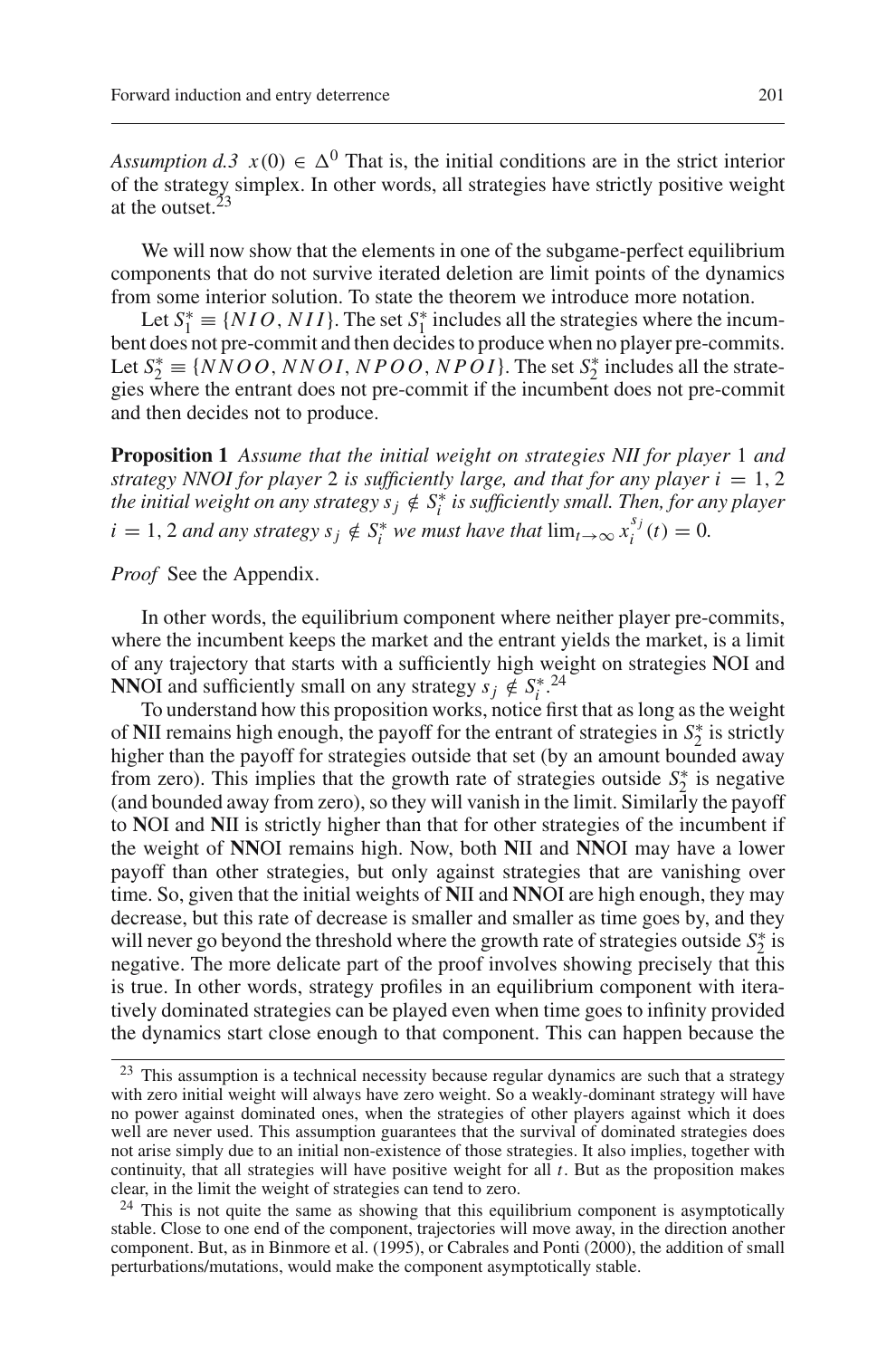strategies against which the ones in the component do badly are vanishing over time. $25$ 

## **6 Discussion**

Bagwell and Ramey (1996) propose an alternative model of the timing in the entry game, in which the 'first-mover advantage' disappears through the logic of forward induction. They suggest that this is the reason that incumbent firms do not engage in entry deterrence. In this paper we study behavior in a simplified version of the B–R model and compare it to observations from a simpler Dixit-style game. We find that in both games the first mover tends to capture the market, so that the B–R rationale cannot be the key to explaining the entry-deterrence puzzle.

For the Dixit game the first-mover advantage is predicted by theoretical arguments. In our data this advantage is strong even when the incumbent does not engage in entry-deterrence; when the incumbent does pre-install, however, this advantage is substantially more pronounced. Pre-installation in this game also serves to greatly reduce inefficiency from 32 to 12%. In the B–R environment, theory suggests that the entrant should have the advantage, as he or she has the final opportunity to pre-install prior to the choices about market participation. Nevertheless, we find that the incumbent is much more likely to control the market than the entrant. This advantage is substantial even without incumbent pre-installation, but grows considerably when the first mover pre-installs. We go beyond the purely negative implication of our results – the rejection of the B–R rationalization – and provide an explanation for observed behavior.<sup>26</sup>

Our answer, suggested by some of the regularities that we have just discussed, is that there is a perceived first-mover advantage in this game. In the B–R game, there is a large difference in B–R investment rates (72 vs. 36%) when neither player pre-commits; note also the difference in these rates when only the other player has chosen to pre-install, 51.1% for the incumbent versus 23.0% for the entrant. The investment rate for incumbents is more than double the investment rate for entrants in both cases. Thus, for most players the pattern is *as if* the incumbent had a 'natural' first-mover advantage, something not captured by the strategic analysis presented above. We also see this in the Dixit game, where an incumbent who does not pre-install nevertheless is nearly five times as likely to control the market as the entrant.

In the B–R game, the strategy in which the incumbent does not pre-install, but nevertheless enters the market regardless of the entrant's pre-installation decision, is by far the most common (chosen fully 1/3 of the time). The logic of forward

<sup>&</sup>lt;sup>25</sup> This proposition only illustrates a theoretical possibility. Even though the strategies that form the sets  $S_1^*$  and  $S_2^*$  are chosen over 50% of the time, that equilibrium component does not characterize well the aggregate behavior of our subjects. Indeed, no equilibrium component does. A more accurate analysis of the data from a learning perspective would require estimating or calibrating with a more flexible learning model. The interested reader is referred to Brandts et al. (2005) where such an analysis is performed using experience-weighted attraction learning (Camerer and Ho 1999).

<sup>&</sup>lt;sup>26</sup> Of course, we realize that we have not ruled out many other candidate explanations. For example, one reviewer points out that the normal-form presentation might, under certain not unreasonable assumptions, lead to a behavioral advantage for the row player. While such an explanation might well contain a kernel of truth, we have not investigated it in this study.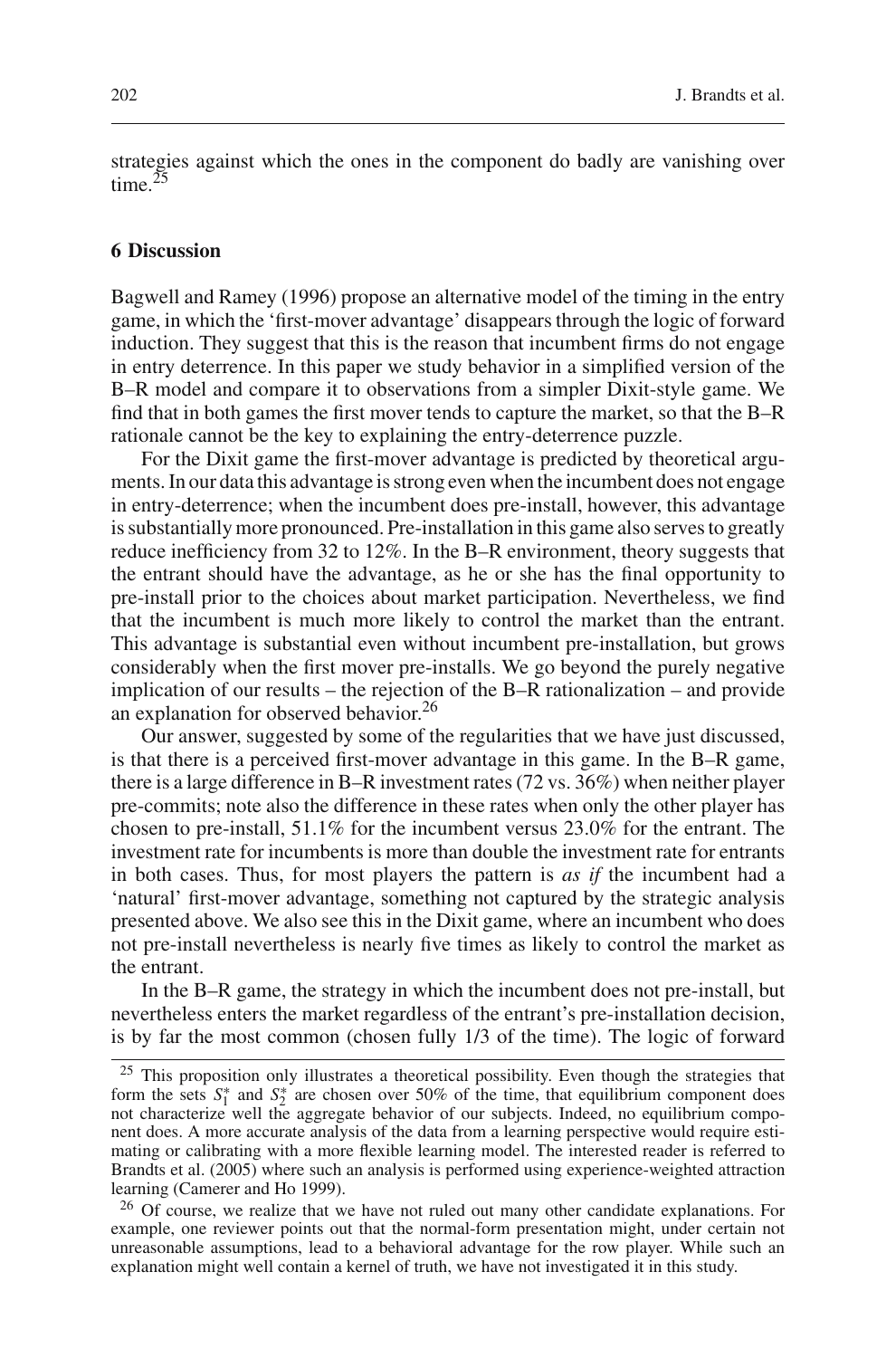induction makes some inroads against an a priori perception of a first-mover advantage, but generally must surrender to it – the strategy leading to the highest expected payoff for an entrant in the B–R game involves always staying out of the market. On the other hand, forward induction and such a perception work together in the Dixit game, and the incumbent enjoys an overwhelming advantage.<sup>27</sup>

One may wonder about the origins of a perceived first-mover advantage. There are several studies on the topic of the order of play in experimental games. Rapoport et al. (1990,1993), and Rapoport (1997) find evidence of a first-mover advantage in bargaining games and sequential common resource dilemmas; in the latter case, earlier movers take larger portions than do later movers. Weber et al. (2004) and Müller and Sadanand (2003) find that when simple two-person games that are 'simultaneous' in terms of information are played sequentially, the first mover tends to do better than when both players make actual simultaneous choices.

Huck and Müller (forthcoming) find evidence of a first-mover advantage in a control treatment in which one player first selects one of two battle-of-the-sexes matrices (identical but for labeling); even though this move is in principle irrelevant, the likelihood of the first player's favored equilibrium increases dramatically, so that people do not appear to ignore unobserved prior moves. Our environment is slightly different in that moves are actually simultaneous, even though the participants are told that the incumbent makes the first choice about whether to pre-install. In fact, in our setting the 'first-mover advantage' successfully works against the ability to perform forward induction that is present to some degree in the population. Perhaps there is something general in the psychology of reasoning about timing that favors earlier movers.<sup>28</sup> In any case, there seems to be a widespread social norm that first movers have a greater entitlement (as in "the early bird gets the worm" or "first come, first served").

To obtain a wider perspective on our results, it may be useful to think of equilibrium selection as simply a coordination problem. Forward induction is a notion that suggests why certain beliefs might be more plausible than others. However, other mechanisms for forming beliefs may be more focal for participants; if the order of play establishes beliefs that are stable, then forward induction may have little influence.29 One can draw some useful parallels to some previous experimental findings on equilibrium selection. Brandts and Holt (1992, 1993) show, in

 $27$  Our answer to the question why the B-R prediction is not supported by our data requires a second part. Just to posit the existence of a perceived first-mover advantage is not a sufficient explanation of our data; one must also clarify why learning does not do away with this pre-conception. Our theoretical result with deterministic dynamics provides a rationale for why the initial behavior does not change too much over time. Thus, it is not simply that people have limitations in their depth of reasoning. Rather, matters start with a pre-conception that subsequent experience with the environment is unable to erase.

<sup>&</sup>lt;sup>28</sup> Weber et al. (2004) find that "virtual observability" (sequential but uninformed versus true simultaneous) is an important distinction, and suggest that players may be better at reasoning backward, about events known to have already happened, than reasoning forward; description of possible outcomes of previously-occurring events is often richer and more complex than description of later-occurring events.

<sup>&</sup>lt;sup>29</sup> Cooper et al. (1997) also provide evidence that stable beliefs may not easily disappear through adaptation. In their signaling games subjects that had experienced an environment with only a separating equilibrium remained (after being switched to a game with a pooling and a separating equilibrium) stuck in that equilibrium rather than reverting the pooling equilibrium to which inexperienced subjects converge.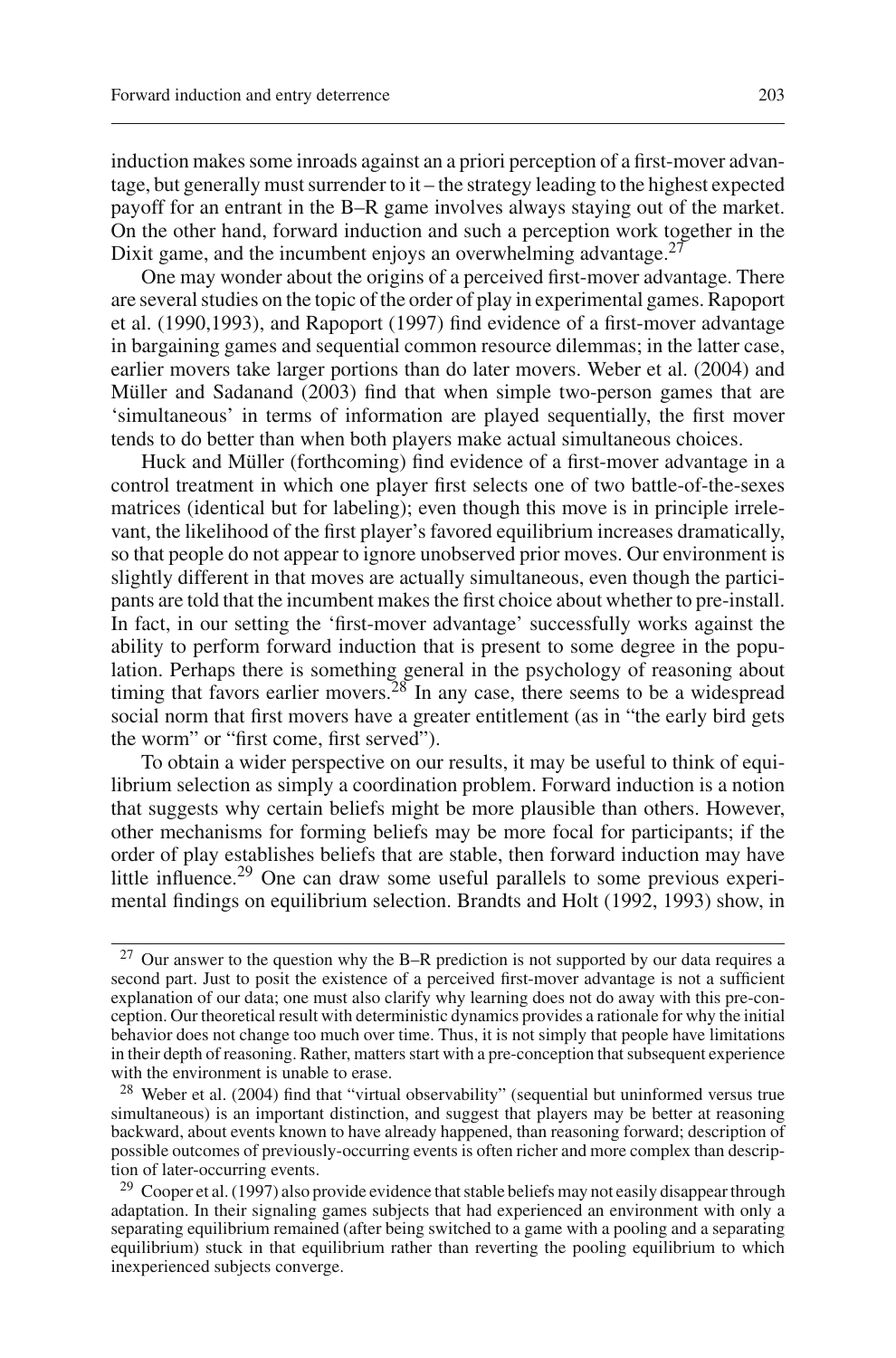some simple signaling games, that naïve beliefs based on the principle of insufficient reasoning determine initial play, as well as out-of-equilibrium beliefs once behavior converges to a stable configuration. What is particularly interesting in our environment is that this first-mover advantage appears to manifest without any precedence in physical time; it seems that a mere asymmetry in the instructions generates this effect in the B–R game.

## **Appendix**

**Proposition 1** *Assume that the initial weight on strategies NII for player* 1 *and strategy NNOI for player* 2 *is sufficiently large. Then, for any player*  $i = 1, 2$  *and any strategy s<sub>j</sub>*  $\notin S_i^*$  *we must have that*  $\lim_{t\to\infty} x_i^{s_j}(t) = 0$ *.* 

*Proof of Proposition 1* We first make precise the assumption on initial conditions for NI and NNOI. Namely, we assume that.

$$
\exp\left(-2\frac{K}{h_{(c)}}\frac{\sum_{s_i\notin\{\text{NIO},\text{NII}\}}x_1^{s_i}(0)}{x_1^{\text{NII}}(0)}\right)\frac{\left(1-\sum_{s_i\notin S_2^*}\frac{x_2^{s_i}(0)}{x_2^{\text{NNOI}}(0)}\right)}{\sum_{s_i\in S_2^*}x_2^{s_i}(0)}x_2^{\text{NNOI}}(0) > \frac{17}{24}
$$

and that

$$
\exp\left(-2\frac{K}{h_{(a)}}\frac{\sum_{s_i\notin S_2^*} x_2^{s_i}(0)}{x_2^{\text{NNOI}}(0)}\right)\frac{\left(1-\sum_{s_i\notin [\text{NIO},\text{NII}]} \frac{x_1^{s_i}(0)}{x_1^{\text{NII}}(0)}\right)}{\sum_{s_i\in [\text{NIO},\text{NII}]} x_1^{s_i}(0)}x_1^{\text{NII}}(0) > \frac{7}{8}.
$$

Where :

- 1. The constant  $K > 0$  has the property that  $g_i(s_i, x) g_i(s_i, \hat{x}) \ge -K|x \hat{x}|$ <br>for all  $i \in \{1, 2, \ldots, \hat{x}\} \in A$ ,  $\vee A$ , and it orieta by the Lincobity continuity of for all  $i \in \{1, 2, \}x$ ,  $\hat{x} \in \Delta_1 \times \Delta_2$  and it exists by the Lipschitz-continuity of  $g_i(., .)$
- 2. The constant  $h_{(a)} > 0$  has the property that  $g_2(s_i, x) g_2(NNOI, x) < -h_{(a)}$ whenever,  $u_2(s_i, x_1) - u_2(NNOI, x_1) \le -\frac{45}{4}$ , and it exists by continuity and assumption d.2.
- 3. The constant  $h(c) > 0$  has the property that  $g_1(s_i, x) g_1(NNOI, x) < -h(c)$ whenever,  $u_1(s_i, x_2) - u_1(NNOI, x_2) \le -\frac{15}{2}$ , and it exists by continuity and assumption d.2.

We now show that the following statements hold:

(a) For all  $s_i \notin S_2^*$ , and for all t,

$$
x_2^{s_i}(t) < \exp(-h_{(a)}t) \frac{x_2^{s_i}(0)}{x_2^{\text{NNOO}}(0)}
$$

(b) For all t,  $x_2^{\text{NNOI}}(t) > \frac{17}{24}$ . (c) For all  $s_i \notin \{NIO, NII\}$ , and for all t,

$$
x_1^{s_i}(t) < \exp(-h_{(c)}t) \frac{x_1^{s_i}(0)}{x_1^{\text{NII}}(0)}
$$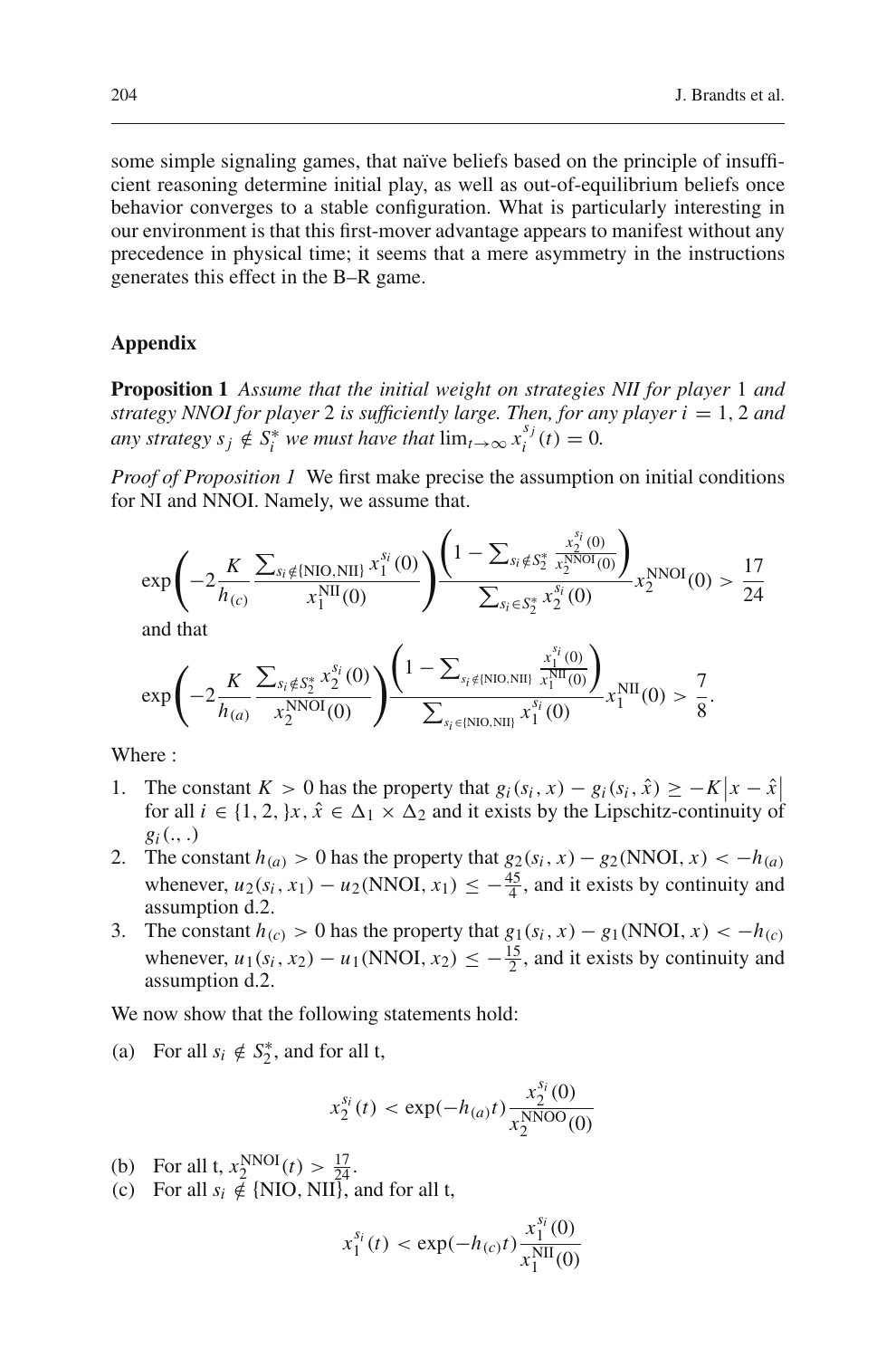(d) For all t,  $x_1^{\text{NH}}(t) > \frac{7}{8}$ .

Statements (a) and (d) will establish the proposition. The proof will be done by contradiction. Suppose that (a) is the statement that stops being true the earliest, that it does so for strategy  $s_i \notin S^*$  = {NNOO, NNOI, NPOO, NPOI} and that the boundary time is  $t'$ . Then it must be true that:

$$
x_2^{s_i}(t') = \exp(-h_{(a)}t') \frac{x_2^{s_i}(0)}{x_2^{NNOI}(0)}.
$$

Note that the payoff for  $s_i \notin S_2^* = \{NNOO, NNOI, NPOO, NPOI\}$  against NII is at most 30, and that otherwise the maximum payoff in this game is 120. Note also that by (d) and the assumption here, for all  $t < t'$ ,  $x_1^{\text{NH}}(t) \ge 7/8$ . Then, we must have that for all  $t < t'$ ,  $u_2(s_i, x_1(t)) \le 30x_1^{\text{NH}}(t) + 120(1 - x_1^{\text{NH}}(t)) \le 30 \cdot \frac{7}{8} + 120 \cdot \frac{1}{8} = \frac{165}{4}$ , and also that  $u_2(\text{NNOI}, x_1(t)) \ge 60(x_1^{\text{NOI}}(t) + x_1^{\text{NH}}(t)) \ge \frac{210}{4}$ .

Thus,  $u_2(s_i, x_1(t)) - u_2(NNOI, x_1(t)) \leq -\frac{45}{4}$ , which implies that *g*<sub>2</sub>(*s*<sub>2</sub>, *x*(*t*))  $-g_2(NNOI, x(t)) < -h_{(a)}$  for all  $t < t'$ . Then, by integrating, we have that  $x_2^{s_i}(t')$  $\frac{x_2^{s_i}(t')}{x_2^{NNOI}(t')}$  < exp(-*h*(*a*)*t'*)  $\frac{x_2^{s_i}(0)}{x_2^{NNOI}(t')}$  $\frac{x_2^{s_i}(0)}{x_2^{NNOI}(0)}$ , which implies  $x_2^{s_i}(t') < \exp(-h_{(a)}t') \frac{x_2^{s_i}(0)}{x_2^{NNOI}(0)}$  $x_2^{\text{NNOI}}(0)$  $x_2^{\text{NNOI}}(t') \le \exp(-h_{(a)}t') \frac{x_2^{s_i}(0)}{x_2^{\text{NNOI}}(0)}$  $\frac{x_2^{(0)}}{x_2^{(N)1}(0)}$ , a contradiction.

Suppose, then, that (b) is the statement that stops being true the earliest, that it does so for strategy  $s_i$  and that the boundary time is  $t'$ . Then it must be that:  $x_2^{\text{NNOI}}(t') = 17/24$ . As before, we will reach a contradiction, but before we will prove the following:

Claim For all 
$$
s_i \in \{NNOO, NPOO, NPOI\}
$$
  
 $g_i(NNOI, x(t)) - g_i(s_i, x(t)) \ge -2K(1 - x_1^{NOI}(t) - x_1^{NII}(t)).$ 

*Proof of Claim* For all  $s_i \in \{NNOO, NPOO, NPOI\}$ , since  $u_2(s_i, \hat{x}_1) = u_2(NNOI)$ ,  $\hat{x}_1$ ), for all  $\hat{x}_1$  such that  $\hat{x}_1^{\text{NIO}} + \hat{x}_1^{\text{NII}} = 1$ , we have that  $g_i(\text{NNOI}, \hat{x}_1(t)) =$  $g_i(s_i, \hat{x}_1(t))$ . So, by Lipschitz-continuity we have that for all  $x_1$ 

$$
g_i(\text{NNOI}, x(t)) - g_i(\text{NNOI}, \hat{x}(t)) \ge -2K |x_1(t) - \hat{x}_1(t)|
$$
  

$$
g_i(s_i, \hat{x}(t)) - g_i(s_i, x(t)) \ge -2K |x_1(t) - \hat{x}_1(t)|
$$

But since  $g_i(NNOI, \hat{x}(t)) = g_i(s_i, \hat{x}(t))$ , adding the previous two inequalities yields the result.  $\Box$ 

Now, by the claim,  $g_i(NNOI, x(t)) - g_i(s_i, x(t)) \geq -2K(1 - x_1^{NOI}(t))$  $x_1^{\text{NII}}(t)$ , but by assumption, for all  $t < t' x_1^{s_i}(t) < \exp(-h_{(c)}t) \frac{x_1^{s_i}(0)}{x_1^{\text{NII}}(0)}$  $\frac{x_1}{x_1^{\text{NII}}(0)}$  for all  $s_i \notin$ {NIO, NII} so that

$$
g_i(\text{NNOI}, x(t)) - g_i(s_i, x(t)) \ge -2K \left( \exp(-h_{(c)}t) \frac{\sum_{s_i \notin \text{[NIO,NII]}} x_1^{s_i}(0)}{x_1^{\text{NII}}(0)} \right).
$$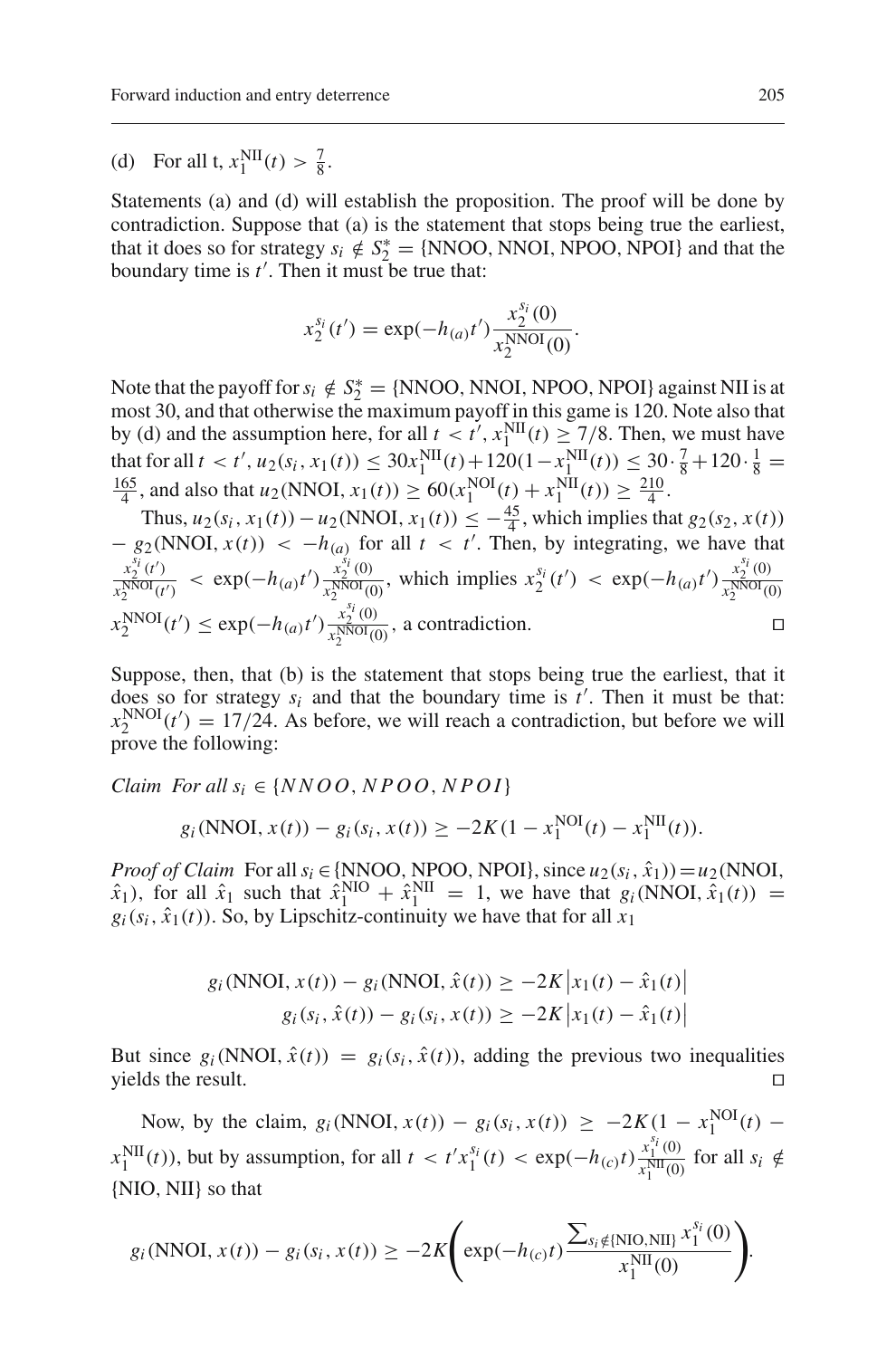Then by integration we have that

$$
\frac{x_2^{\text{NNOI}}(t')}{x_2^{\text{NNOI}}(0)} \frac{x_2^{s_i}(0)}{x_2^{s_i}(t')} > \exp\left(-2\frac{K}{h_{(c)}}\frac{\sum_{s_i \notin \text{[NIO,NII]}} x_1^{s_i}(0)}{x_1^{\text{NII}}(0)}\right).
$$

This implies that

$$
\frac{x_2^{\text{NNOI}}(t')}{x_2^{\text{NNOI}}(0)} x_2^{s_i}(0) > \exp\left(-2\frac{K}{h_{(c)}} \frac{\sum_{s_i \notin \text{[NIO,NII]}} x_1^{s_i}(0)}{x_1^{\text{NII}}(0)}\right) x_2^{s_i}(t'),
$$

and by adding over all  $s_i \in S_2^* \equiv \{NNOO, NNOI, NPOO, NPOI\}$  we have that:

$$
\frac{x_2^{\text{NNOI}}(t')}{x_2^{\text{NNOI}}(0)} = \frac{1}{x_2^{\text{NNOI}}(0)} \frac{17}{24}
$$
\n
$$
> \exp\left(-2\frac{K}{h_{(c)}} \frac{\sum_{s_i \notin \text{[NIO,NII]}} x_1^{s_i}(0)}{x_1^{\text{NII}}(0)}\right) \frac{\sum_{s_i \in S_2^*} x_2^{s_i}(t')}{\sum_{s_i \in S_2^*} x_2^{s_i}(0)}
$$
\n
$$
= \exp\left(-2\frac{K}{h_{(c)}} \frac{\sum_{s_i \notin \text{[NIO,NII]}} x_1^{s_i}(0)}{x_1^{\text{NII}}(0)}\right) \frac{\left(1 - \sum_{s_i \notin S_2^*} x_2^{s_i}(t')\right)}{\sum_{s_i \in S_2^*} x_2^{s_i}(0)}
$$
\n
$$
\ge \exp\left(-2\frac{K}{h_{(c)}} \frac{\sum_{s_i \notin \text{[NIO,NII]}} x_1^{s_i}(0)}{x_1^{\text{NII}}(0)}\right) \frac{\left(1 - \sum_{s_i \notin S_2^*} x_2^{s_i}(0)}{x_2^{\text{NNOI}}(0)}\right)}{\sum_{s_i \in S_2^*} x_2^{s_i}(0)}
$$

where the first equality is true by the assumption used to reach a contradiction and the last inequality is true by (a). This yields a contradiction with the assumption about the initial conditions.

Suppose that (c) is the statement that stops being true the earliest, that it does so for strategy  $s_i$  and that the boundary time is  $t'$ . Then it must be true that:

$$
x_1^{s_i}(t') = \exp(-h_{(c)}t') \frac{x_1^{s_i}(0)}{x_1^{\text{NII}}(0)}.
$$

Note that the payoff for  $s_i \notin S_1^* = \{NIO, NII\}$  against *NNOI* is at most 60, and that otherwise the maximum payoff in this game is 120. Note also that by (b) and the assumption here, for all  $t < t'$ ,  $x_2^{\text{NNOI}}(t) \ge 17/24$ . Then, we must have that for all  $t < t'$ ,  $u_1(s_i, x_1(t)) \le 120(1 - x_2^{\text{NNOI}}(t)) + 60 \cdot x_2^{\text{NNOI}}(t) \le$  $120 \cdot \frac{7}{24} + 60 \cdot \frac{17}{24} = \frac{155}{2}$  and also that  $u_1(NII, x_1(t)) \ge 120 \cdot x_2^{NNOI}(t) \ge$ 120 ·  $\frac{17}{24} = \frac{170}{2}$ . Thus,  $u_1(s_i, x_2(t)) - u_1(NII, x_2(t)) \le -\frac{15}{2}$ , which implies that  $g_i(s_i, \bar{x}(t)) - g_i(\text{NII}, x(t)) < -h_{(c)}$  for all  $t < t'$ . Then, by integrating, we have that  $x_1^{s_i}(t')$  $\frac{x_1^{s_i}(t')}{x_1^{\text{NII}}(t')} < \exp(-h_{(c)}t') \frac{x_1^{s_i}(0)}{x_1^{\text{NII}}(0)}$  $x_1^{s_i}(0)$ , which implies  $x_1^{s_i}(t') < \exp(-h_{(c)}t') \frac{x_1^{s_i}(0)}{x_1^{N_{\text{III}}}(0)}$  $\frac{x_1^{\prime}(0)}{x_1^{\text{NH}}(0)} x_1^{\text{NH}}(t')$  $\leq$  exp( $-h_{(c)}t'$ )  $\frac{x_1^{s_i}(0)}{x^{\text{NH}}(0)}$  $\frac{x_1}{x_1^{\text{NH}}(0)}$ , a contradiction.

Suppose, then, that (d) is the statement that stops being true the earliest, that it does so for strategy  $s_i$  and that the boundary time is  $t'$ . Then it must be that  $x_{1}^{\text{NII}}(t') = 7/8$ . As before, we will reach a contradiction, but before doing so we will prove the following: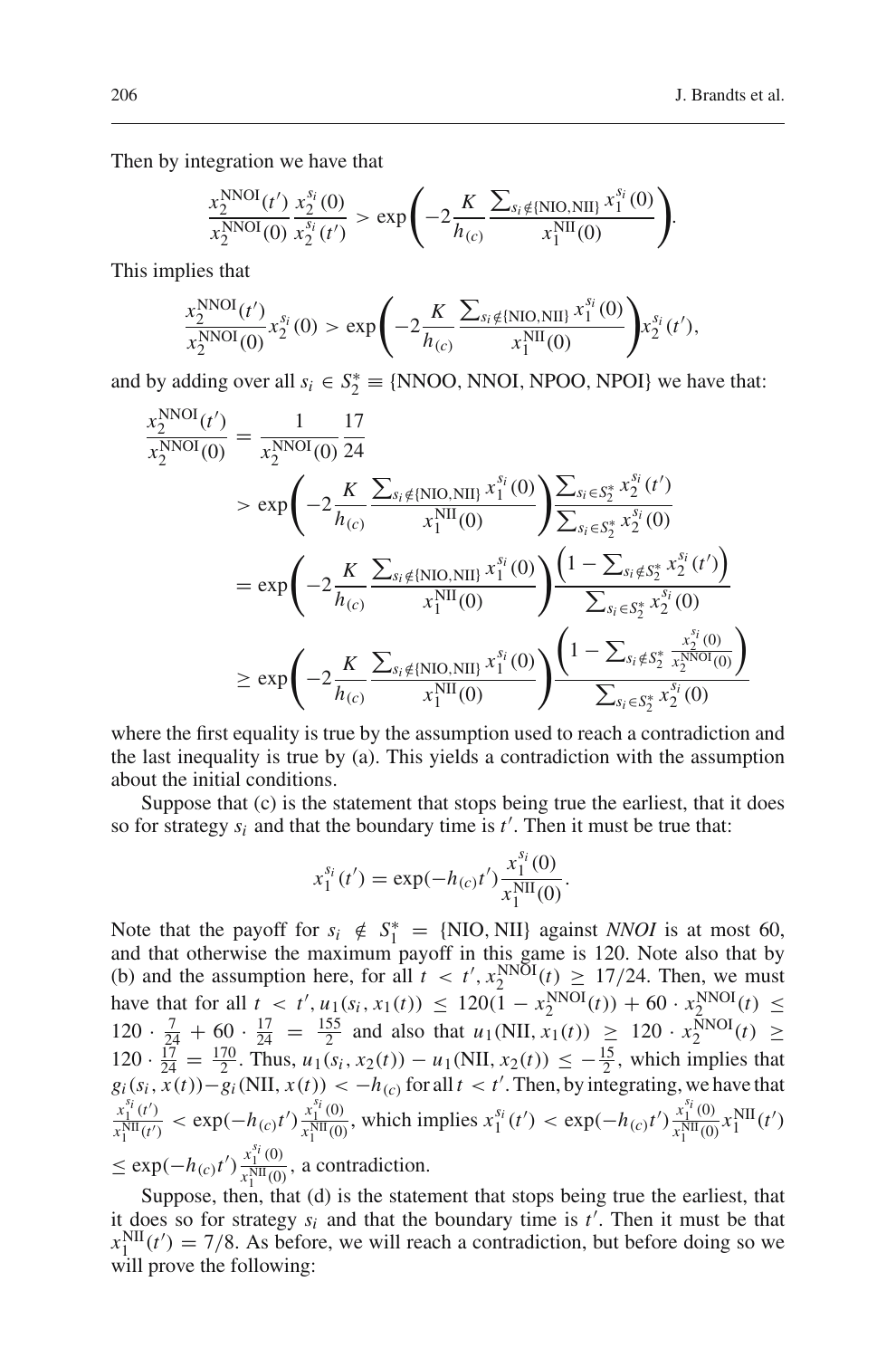Claim 
$$
g_i(\text{NII}, x(t)) - g_i(NIO, x(t)) \ge -2K\left(1 - \sum_{s_i \in S_2^*} x_2^{s_i}(t)\right).
$$

*Proof* Since  $u_1(NIO, \hat{x}_2) = u_2(NII, \hat{x}_2)$ , for all  $\hat{x}_2$  such that  $\sum_{s_i \in S_2^*} \hat{x}_2^{s_i}(t) = 1$ , we have that  $g_i(NII, \hat{x}(t)) = g_i(NIO, \hat{x}(t))$ . So, by Lipschitz-continuity we have that for all  $x_2$ 

$$
g_i(\text{NII}, x(t)) - g_i(\text{NII}, \hat{x}(t)) \ge -2K |x_2(t) - \hat{x}_2(t)|
$$
  

$$
g_i(\text{NIO}, \hat{x}(t)) - g_i(\text{NIO}, x(t)) \ge -2K |x_2(t) - \hat{x}_2(t)|
$$

But since  $g_i(\text{NII}, \hat{x}(t)) = g_i(\text{NIO}, \hat{x}(t))$ , adding the previous two inequalities vields the result. yields the result. 

Now, by the claim,

$$
g_i(\text{NII}, x(t)) - g_i(\text{NIO}, x(t)) \ge -2K\bigg(1 - \sum_{s_i \in S_2^*} x_2^{s_i}(t)\bigg),
$$

but by assumption, for all  $t < t' x_2^{s_i}(t) < \exp(-h_{(a)}t) \frac{x_2^{s_i}(0)}{x_2^{NNOI(0)}}$  $\frac{x_2^{(0)}}{x_2^{(N)0}(0)}$  for all  $s_i \notin S_2^*$  so that

$$
g_i(\text{NII}, x(t)) - g_i(\text{NIO}, x(t)) \ge -2K \left( \exp(-h_{(a)}t) \frac{\sum_{s_i \notin S_2^*} x_2^{s_i}(0)}{x_2^{\text{NIOI}}(0)} \right).
$$

Then, by integration we have that

$$
\frac{x_1^{\text{NII}}(t')}{x_1^{\text{NII}}(0)} \frac{x_1^{\text{NIO}}(0)}{x_1^{\text{NIO}}(t')} > \exp\left(-2\frac{K}{h_{(a)}} \frac{\sum_{s_i \notin S_2^*} x_2^{s_i}(0)}{x_2^{\text{NNOI}}(0)}\right).
$$

This implies that

$$
\frac{x_1^{\text{NII}}(t')}{x_1^{\text{NII}}(0)}x_1^{\text{NIO}}(0) > \exp\left(-2\frac{K}{h_{(a)}}\frac{\sum_{s_i \notin S_2^*} x_2^{s_i}(0)}{x_2^{\text{NNOI}}(0)}\right)x_1^{\text{NIO}}(t')
$$

By adding this inequality plus

$$
\frac{x_1^{\text{NII}}(t')}{x_1^{\text{NII}}(0)} x_1^{\text{NII}}(0) > \exp\left(-2\frac{K}{h_{(a)}} \frac{\sum_{s_i \notin S_2^*} x_2^{s_i}(0)}{x_2^{\text{NNOI}}(0)}\right) x_1^{\text{NII}}(t')
$$

which is true since

$$
\exp\left(-2\frac{K}{h_{(a)}}\frac{\sum_{s_i\notin S_2^*}x_2^{s_i}(0)}{x_2^\text{NNOI}(0)}\right)<1,
$$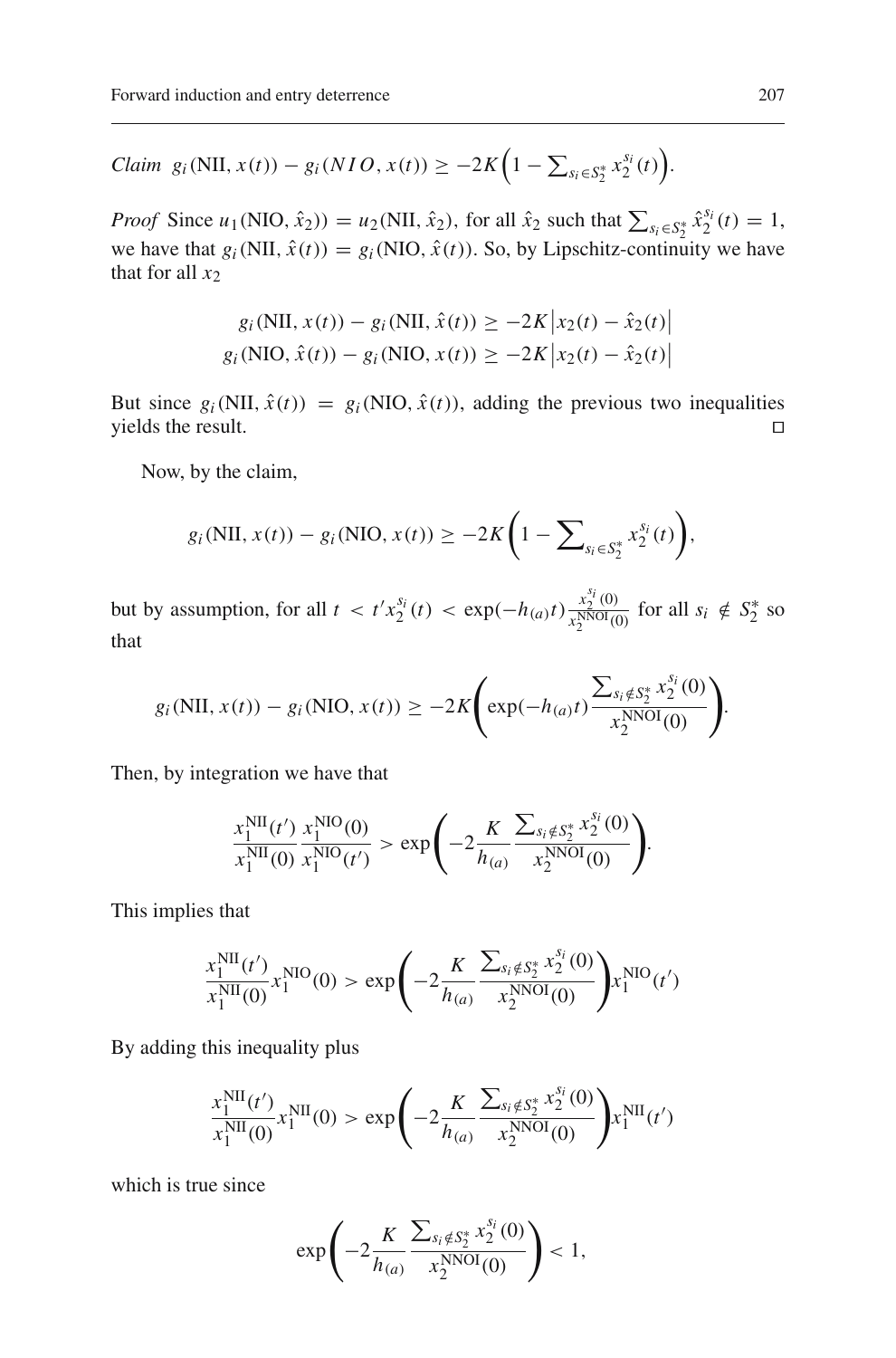we have that

$$
\frac{x_1^{\text{NH}}(t')}{x_1^{\text{NH}}(0)} = \frac{1}{x_1^{\text{NH}}(0)} \frac{7}{8}
$$
\n
$$
> \exp\left(-2\frac{K}{h_{(a)}} \frac{\sum_{s_i \notin S_2^*} x_2^{s_i}(0)}{x_2^{\text{NNOI}}(0)}\right) \frac{\sum_{s_i \in [\text{NIO},\text{NH}]} x_1^{s_i}(t')}{\sum_{s_i \in [\text{NIO},\text{NH}]} x_1^{s_i}(0)}
$$
\n
$$
= \exp\left(-2\frac{K}{h_{(a)}} \frac{\sum_{s_i \notin S_2^*} x_2^{s_i}(0)}{x_2^{\text{NNOI}}(0)}\right) \frac{\left(1 - \sum_{s_i \notin [\text{NIO},\text{NH}]} x_1^{s_i}(t')\right)}{\sum_{s_i \in [\text{NIO},\text{NH}]} x_1^{s_i}(0)}
$$
\n
$$
\geq \exp\left(-2\frac{K}{h_{(a)}} \frac{\sum_{s_i \notin S_2^*} x_2^{s_i}(0)}{x_2^{\text{NNOI}}(0)}\right) \frac{\left(1 - \sum_{s_i \notin [\text{NIO},\text{NH}]} x_1^{s_i}(0)}{\sum_{s_i \in [\text{NIO},\text{NH}]} x_1^{s_i}(0)}\right)}
$$

where the first equality is true by the assumption used to reach a contradiction and the last inequality is true by (c). This yields a contradiction with the assumption about the initial conditions.

Since this exhausts all cases the result follows.

## **References**

- Abrams, E., Sefton, M., Yavas, A.: An experimental comparison of two search models. Econ Theory **16**, 735–749 (2000)
- Bagwell, K., Ramey, G.: Capacity, entry and forward induction. RAND J Econ **27**, 660–680 (1996)
- Bain, J.: Barriers to new competition. Cambridge: Harvard University Press (1956)
- Balkenborg, D.: An experiment on forward versus backward induction. Mimeo (1998)
- Basu, K.: Lectures in industrial organization theory. Oxford: Blackwell (1993)
- Binmore, K, Gale, J., Samuelson, L.: Learning to be imperfect: The ultimatum game. Games Econ Behav **8**, 56–90 (1995)
- Börgers, T.: Weak dominance and approximate common knowledge. J Econ Theory **64**, 265–276 (1994)
- Börgers, T., Sarin, R.: Learning through reinforcement and replicator dynamics. J Econ Theory **77**, 1–14 (1997)
- Brandts, J., Cabrales A., Charness, G.: Entry deterrence and forward induction: An experiment. Mimeo (2005)
- Brandts, J., Charness, G.: Hot vs. cold: sequential responses and preference stability in experimental games. Exp Econ **2**, 227–238 (2000)
- Brandts, J., Charness, G.: Truth or consequences: An experiment. Manage Sci **49**, 116–130 (2003)
- Brandts, J., Holt, C.: An experimental test of equilibrium dominance in signalling games. Am Econ Rev **82**, 1350–1365 (1992)
- Brandts, J., Holt, C.: Adjustment patterns and equilibrium selection in experimental signaling games. Int J Game Theory **22**, 279–302 (1993)
- Brandts, J., Holt, C.: Limitations of dominance and forward induction: experimental evidence. Econ Lett **49**, 391–395 (1995)
- Broseta, B., Fatás, E., Neugebauer, T.: Asset markets and equilibrium selection in public goods games with provision points: An experimental study. Econ Inquiry (2003)
- Cabrales, A.: Stochastic replicator dynamics. Int Econ Review **41**, 451–481 (2000)
- Cabrales, A., Ponti, G.: Implementation, elimination of weakly dominated strategies and evolutionary dynamics. Rev Econ Dyn **3**, 247–282 (2000)
- Camerer, C., Ho, T.: Experienceweighted attraction learning in games. Econometrica **67**, 827–874 (1999)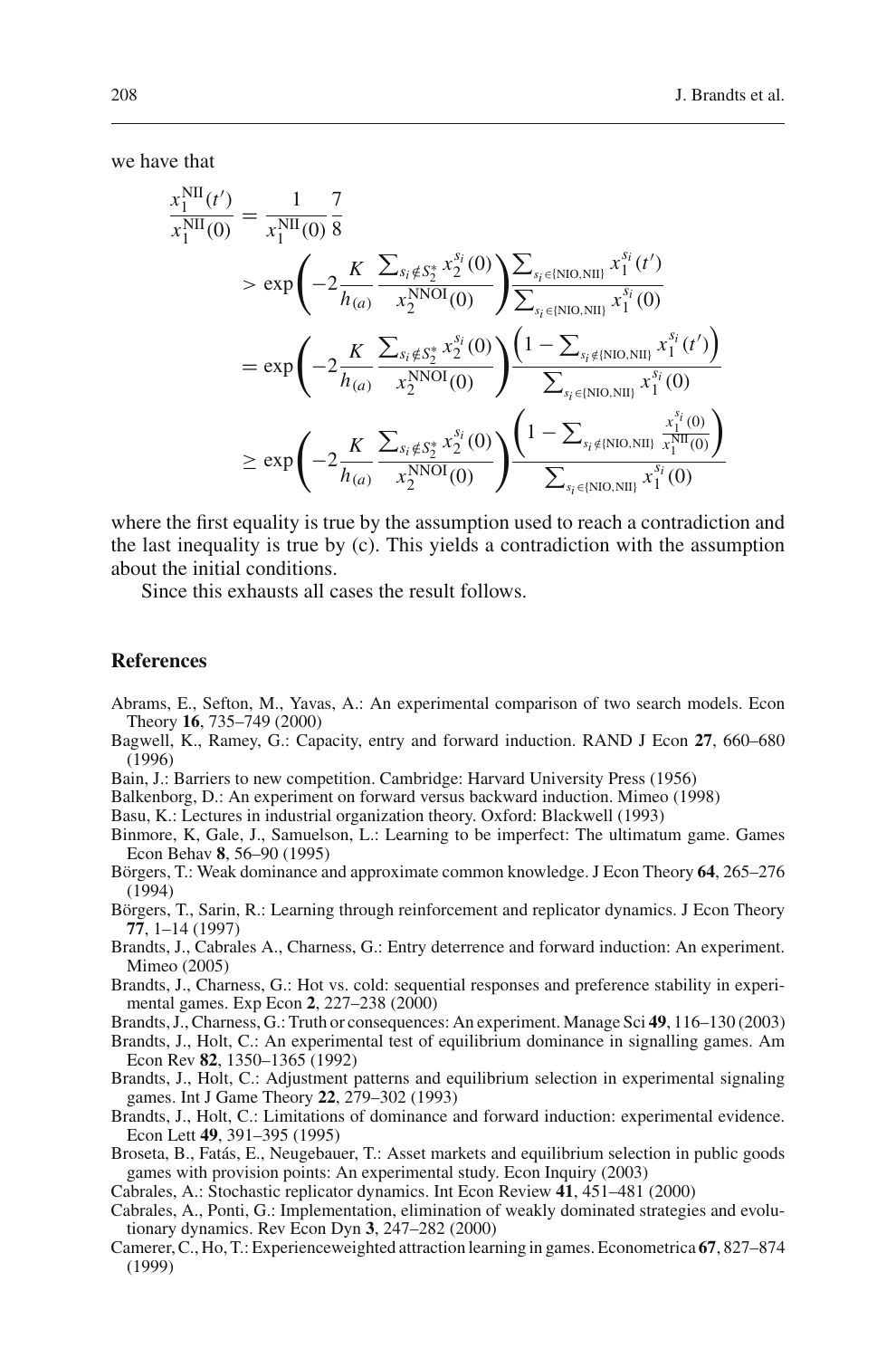- Capra, M., Goeree, J., Gomez, R., Holt, C.: Anomalous behavior in a traveler's dilemma? Am Econ Rev **89**, 678–690 (1999)
- Cooper, D., Garvin, S., Kagel, J.: Signaling and adaptive learning in an entry limit pricing game. Rand J Econ **28**, 662–683 (1997)
- Cooper, R., DeJong, D., Forsythe, R., Ross, T.: Forward induction in coordination games. Econ Lett **40**, 167–172 (1992)
- Cooper, R., DeJong, D., Forsythe, R., Ross T.: Forward induction in the battle-of-the-sexes games. Am Econ Rev **83**, 1303–1316 (1993)
- Davis, D., Wilson, B.: Firm-specific cost savings and market power. Econ Theory **16**, 545–565 (2000)
- Dekel, E., Fudenberg, D.: Rational behavior with payoff uncertainty. J Econ Theory **52**, 243–267 (2000)
- Dixit, A.: The role of investment in entry deterrence. Econ J **90**, 95–106 (1980)
- Fudenberg, D., Levine, D.: The Theory of Learning in Games. Cambridge: MIT Press (1998)
- Goeree, J., Holt, C. : Ten little treasures of game theory and ten intuitive contradictions. Am Econ Rev **91**, 1402–1422 (2001)
- Haile, P.A., Hortaçsu, A., Kosenok, G.: On the empirical content of quantal response equilibrium. Cowles Foundation Discussion Paper 1432 (2003)
- Huck, S., Müller, W.: Burning money and (pseudo) first-mover advantages: An experimental study on forward induction. Games Econ Behav **51**, 109–127 (2005)
- Martin, S.: Advanced Industrial Economics. Oxford: Basil Blackwell (1993)
- McKelvey, R.M., Palfrey, T.R.: An experimental study of the centipede game. Am Econ Rev **60**, 803–836 (1992)
- McKelvey, R.M., Palfrey, T.R.: Quantal response equilibria in normal form games. Games Econ Behav **7**, 6–38 (1995)
- Modigliani, F.: New developments on the oligopoly front. J Polit Econ **66**, 215–232 (1958)
- Müller, R., Sadanand, A.: Order of play, forward induction, and presentation effects in two-person games. Exp Econ **6**, 5–25 (2003)
- Nagel, R.: Unravelling in guessing games: An experimental study. Am Econ Rev **85**, 1313–1326 (1995)
- Rapoport, A.: Order of play in strategically-equivalent games in extensive form. Int J Game Theory **26**, 113–136 (1997)
- Rapoport, A., Budescu, D., Suleiman, R.: Sequential requests from randomly-distributed shared resources. J Math Psychol **37**, 241–265 (1993)
- Rapoport, A., Weg, E., Felsenthal, D.: Effects of fixed costs in two-person sequential bargaining. Theory Decis **28**, 47–71 (1980)
- Roth, A., Erev, I: Learning in extensive-form games: experimental data and simple dynamic models in intermediate term. Games Econ Behav **8**, 164–212 (1995)
- Rustichini, A., Villamil, A.: Intertemporal pricing in laboratory posted offer markets with differential information. Econ Theory **16**, 613–637 (2000)
- Samuelson, L.: Evolutionary Games and Equilibrium Selection. Cambdridge: MIT Press (1997)
- Schotter, A., Weigelt, K., Wilson, C.: A laboratory investigation of multiperson rationality and presentation effects. Games Econ Behav **6**, 445–468 (1994)
- Siegel, S., Castellan, Jr N.: Nonparametric Statistics for the Behavioral Sciences. Boston: McGraw-Hill (1998)
- Tirole, J.: The Theory of Industrial Organization. Cambdridge: MIT Press (1989)
- Van Damme, E.: Stable equilibria and forward induction. J Econ Theory, **48**, 476–496 (1989)
- Van Huyck, J., Battalio, R., Beil, R.: Asset markets as an equilibrium selection mechanism: Coordination failure, game form auctions, and tacit communication. Games Econ Behav **5**, 485–504 (1993)
- Vives, X.: Oligopoly Pricing: Old Ideas and New Tools. Cambdridge: MIT Press (1999)
- Vega-Redondo, F.: Evolution, Games and Economic Behavior. Oxford: Oxford University Press (1996)
- Weber, R., Camerer, C., Knez, M.: Timing and virtual observability in ultimatum games and 'weak link' coordination games. Exp Econ **7**, 25–48 (2004)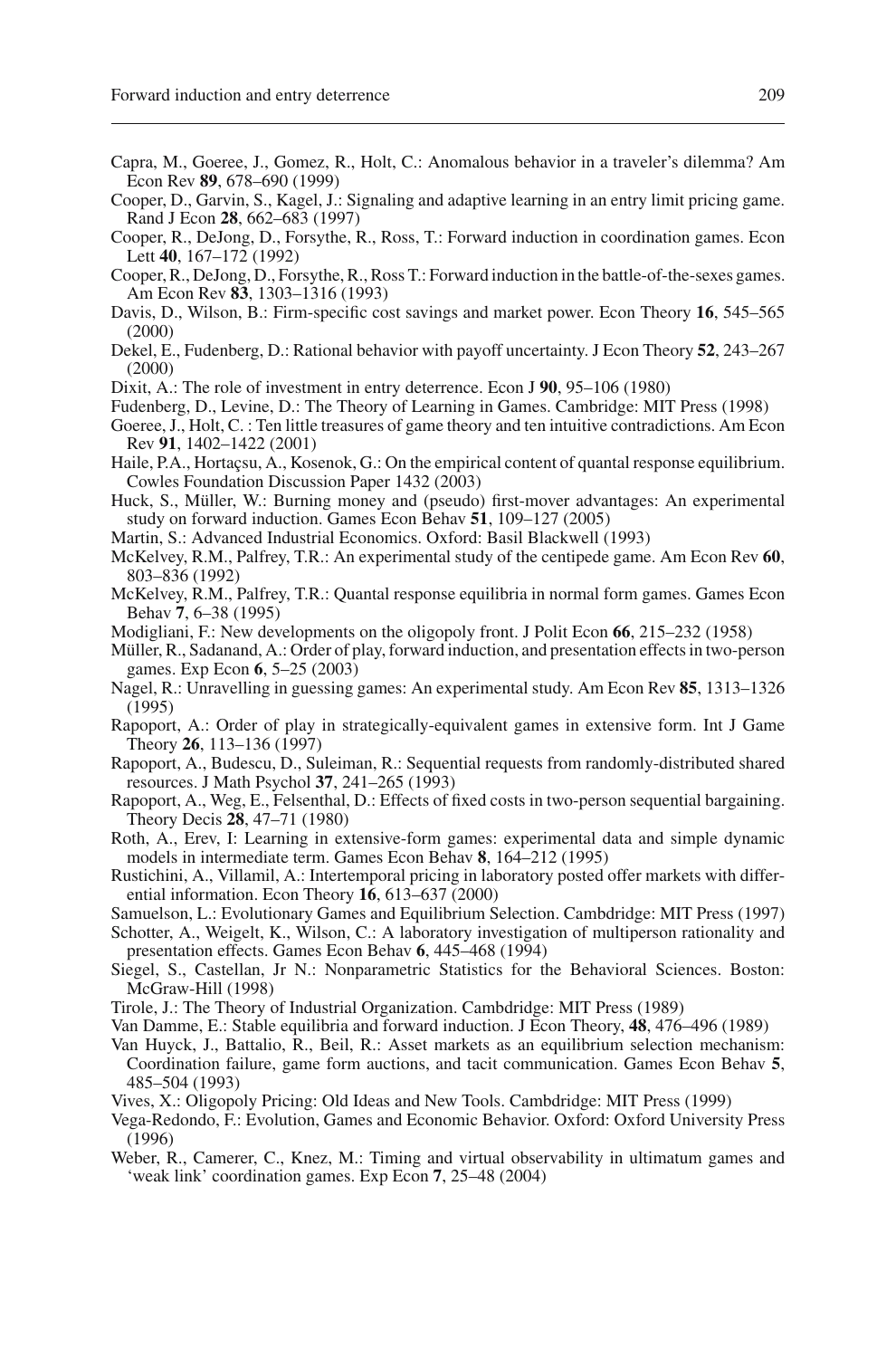Copyright of Economic Theory is the property of Springer Science & Business Media B.V. and its content may not be copied or emailed to multiple sites or posted to a listserv without the copyright holder's express written permission. However, users may print, download, or email articles for individual use.